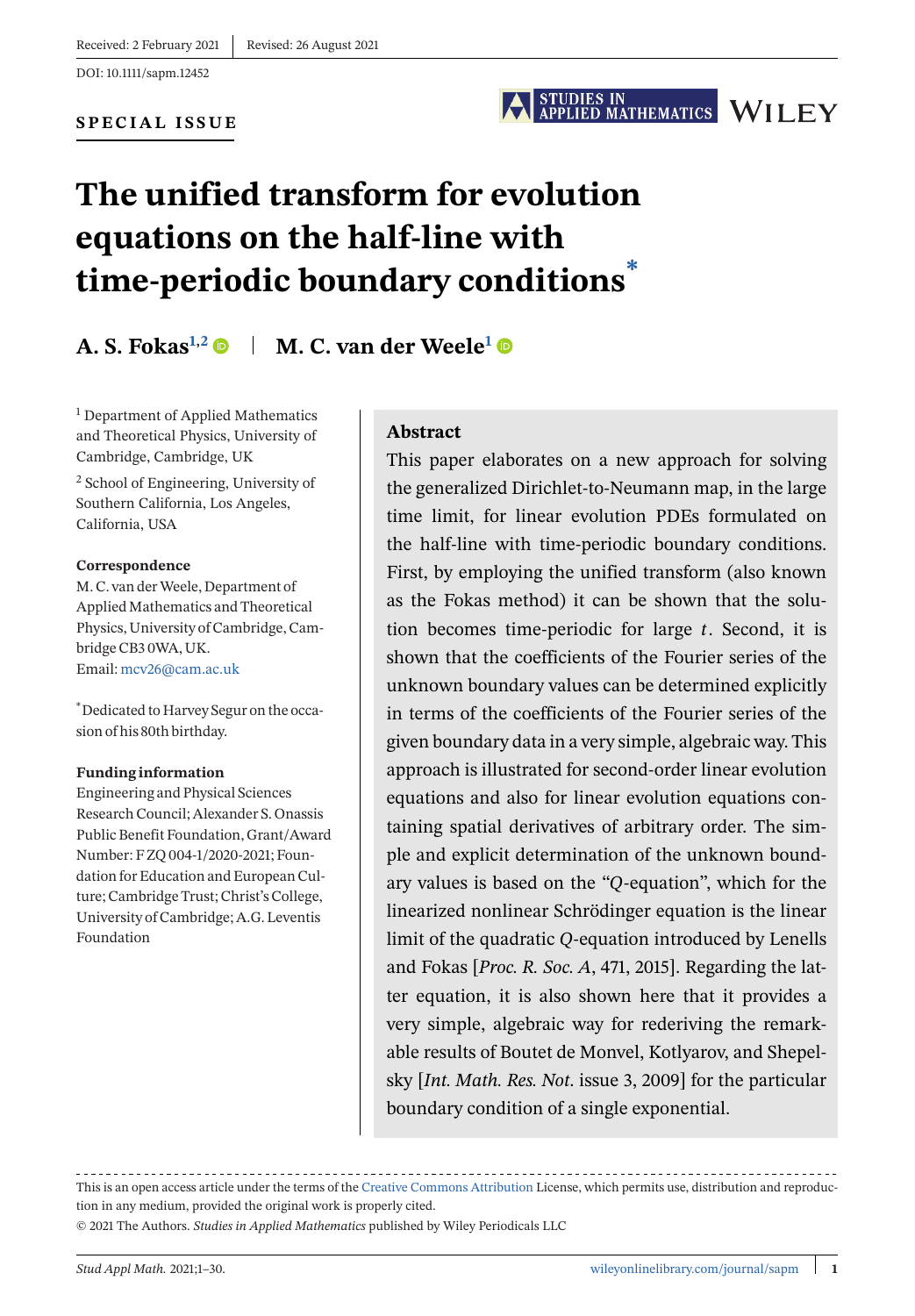**KEYWORDS** Dirichlet-to-Neumann map, partial differential equations, unified transform

#### **1 INTRODUCTION**

The unified transform, also known as the Fokas method, was introduced by the first author in  $1997<sup>1</sup>$  It provides a novel approach for solving boundary value problems for linear and integrable nonlinear partial differential equations (PDEs). For integrable PDEs the unified transform is the proper generalization from initial to boundary value problems of the famous inverse scattering transform (IST). Taking into consideration the seminal contributions of Harvey Segur in the development and applications of the IST, we hope that our paper fits well in this issue.

The unified transform has been employed by many authors for the investigation of evolution PDEs in one space variable. For such equations, among the most important results obtained via this method are the following: (i) Linear equations formulated on the half-line or a finite interval have been analyzed by Deconinck, Fokas, Pelloni, and collaborators. $2^{-17}$  (ii) Numerical techniques for linear equations are developed in Refs. [18–22.](#page-27-0) (iii) Novel results in spectral theory are derived in Refs. [23–25.](#page-27-0) (iv) Evolution PDEs defined on moving domains are analyzed in Refs. [26–28.](#page-27-0) (v) Unexpected results in the area of null controllability are presented in Ref. [29](#page-27-0) (vi) Integrable nonlinear evolution equations have been analyzed by many authors, see, for example, Refs. [30–38.](#page-27-0) (vii) Nonlinear integrable equations with the so-called *linearizable boundary conditions* are investigated in Refs. [39–43.](#page-28-0) For this type of special boundary conditions, the unified transform yields a solution, which is as effective as the solution of the corresponding initial value problem on the line obtained via the IST. (viii) It is shown in Refs. [44, 45](#page-28-0) that x-periodic initial conditions belong to the linearizable class. Hence, remarkably, such problems can be solved as effectively as the usual initial value problem on the full line. (ix) Himonas, Mantzavinos, and Fokas have initiated a program of study for using the unified transform to derive results regarding the well-posedness of arbitrary nonlinear evolution PDEs.<sup>46-51</sup>

It is well known that for the analysis of elliptic PDEs, one has to face the difficulty of analyzing the Dirichlet-to-Neumann map. Actually, this problem also arises in the analysis of boundary value problems for evolution PDEs. Consider, for example, the case of an evolution equation involving spatial derivatives of order up to two, formulated on the half-line. Let  $g_0$  and  $g_1$  denote the Dirichlet and Neumann boundary values at  $x = 0$ , i.e.,

$$
g_0(t) = u(0, t), \quad g_1(t) = u_x(0, t), \quad t > 0.
$$
 (1)

For a well-posed problem, either  $g_0$  or  $g_1$  or a relationship between them is prescribed as a boundary condition. This corresponds to a Dirichlet or Neumann or Robin boundary value problem, respectively. The generalized Dirichlet-to-Neumann map involves the determination of the unknown boundary value in terms of the given initial and boundary conditions. A vital ingredient of the Fokas method is the so-called *global relation*. For linear evolution equations, this is a linear algebraic equation coupling appropriate integral transforms of all boundary values. By utilizing the global relation it is possible to determine the generalized Dirichlet-to-Neumann map for a linear evolution equation whose highest spatial derivative is of arbitrary order. However, for nonlinear integrable evolution equations the global relation is *nonlinear*. Thus, the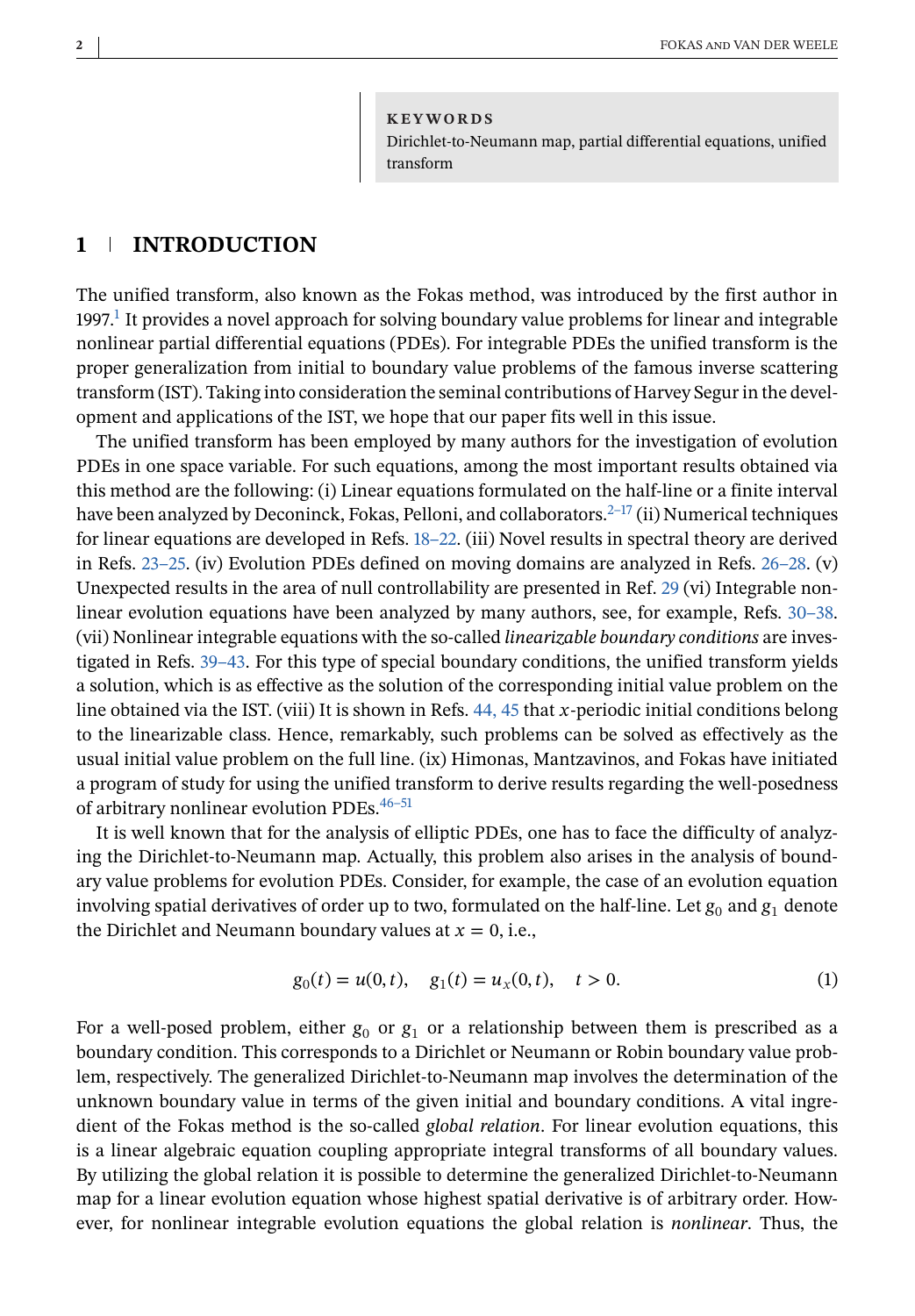<span id="page-2-0"></span>generalized Dirichlet-to-Neumann map is characterized, in general, in terms of a *nonlinear* formalism. Despite this serious difficulty, substantial progress has been made via the usage of the global relation: First, it was realized in Ref. [31](#page-28-0) that, for linearizable boundary conditions, the above nonlinear step can be bypassed, and that the generalized Dirichlet-to-Neumann map can be solved *explicitly*. Second, for general boundary conditions, the following important results have been obtained: (i) The Dirichlet-to-Neumann map for the nonlinear Schrödinger (NLS) equation can be characterized via two different nonlinear formalisms. The first is based on the analysis of the eigenfunctions of the *t*-part of the Lax pair evaluated at  $x = 0^{33}$ ; see also Refs. [52, 53.](#page-28-0) The second is based on the Gelfand–Levitan–Marchenko formulation, $34$  which extends the pioneering results of Ref. [54.](#page-28-0) (ii) Boutet de Monvel, Kotlyarov, and Shepelsky obtained a remarkable result, involving the focusing NLS with a Dirichlet boundary condition, which for large  $t$  becomes a single exponential:

$$
g_0(t) - \alpha e^{i\omega t} \to 0
$$
 sufficiently fast as  $t \to \infty$ , with  $\alpha > 0$ ,  $\omega \in \mathbb{R}$ ; (2)

the assumption of  $\alpha$  being positive can be taken without loss of generality, because the NLS is invariant under the transformation  $u \mapsto ue^{i\theta}$ ,  $\theta \in \mathbb{R}$ . It was shown in Ref. [55](#page-29-0) that if  $\omega \ge \alpha^2$  or  $\omega \le -6\alpha^2$ , there exists a solution of the focusing NLS which satisfies (2), and the corresponding Neumann boundary value also asymptotes to a single exponential:

$$
g_1(t) \sim \gamma e^{i\omega t}, \quad t \to \infty, \quad \gamma = \pm \alpha \sqrt{\omega - \alpha^2}, \quad \omega \ge \alpha^2,
$$
 (3a)

$$
\gamma = i\alpha \sqrt{|\omega| + 2\alpha^2}, \quad \omega \le -6\alpha^2. \tag{3b}
$$

(iii) Rigorous well-posedness results for the Dirichlet-to-Neumann map for decaying Dirichlet data are derived in Ref. [56.](#page-29-0) (iv) For vanishing initial data, if the Dirichlet boundary condition is a sine wave, i.e.,  $u(0, t) = \alpha \sin t$ ,  $\alpha \in \mathbb{R}$ , then the Neumann boundary function  $u_x(0, t)$  for the NLS,<sup>34</sup> and the Neumann boundary functions  $u_x(0, t)$  and  $u_{xx}(0, t)$  for the modified Kortewegde Vries equation,<sup>57</sup> can be computed up to and including terms of  $O(\alpha^3)$  and, at least up to this order, are asymptotically time-periodic for  $t \to \infty$ . A similar result has been obtained for the KdV equation, $58$  where it is shown that when the Dirichlet condition is a sine wave, then the Neumann boundary values are asymptotically time-periodic at least up to second order in perturbation theory. This perturbative approach introduced in Ref. [34](#page-28-0) involves heavy calculations, making it virtually impossible to go further than terms of  $O(\alpha^3)$ , but gives however a strong indication that (asymptotically) time-periodic Dirichlet boundary conditions lead to asymptotically time-periodic Neumann boundary values.

It is known that, for integrable evolution equations formulated on the full line, the power of the integrability formalism becomes evident in the asymptotic analysis for large  $t$ . This is also true for boundary value problems analyzed via the Fokas method. Indeed, for boundary conditions, which *vanish for large t*, the unified transform gives rise to a Riemann–Hilbert formulation with explicit  $x$  and  $t$  dependence. Hence, it is possible to determine the *structure* of the solution without determining the Dirichlet-to-Neumann map.<sup>59</sup> As a result of the fact that this map remains undetermined, certain constants in the relevant asymptotic formulas remain unknown.

Regarding the case of *t-periodic* boundary conditions, a new approach for the large *t* asymptotic analysis was introduced in Ref. [60](#page-29-0) (see also Ref. [58\)](#page-29-0). This approach is based on the investigation of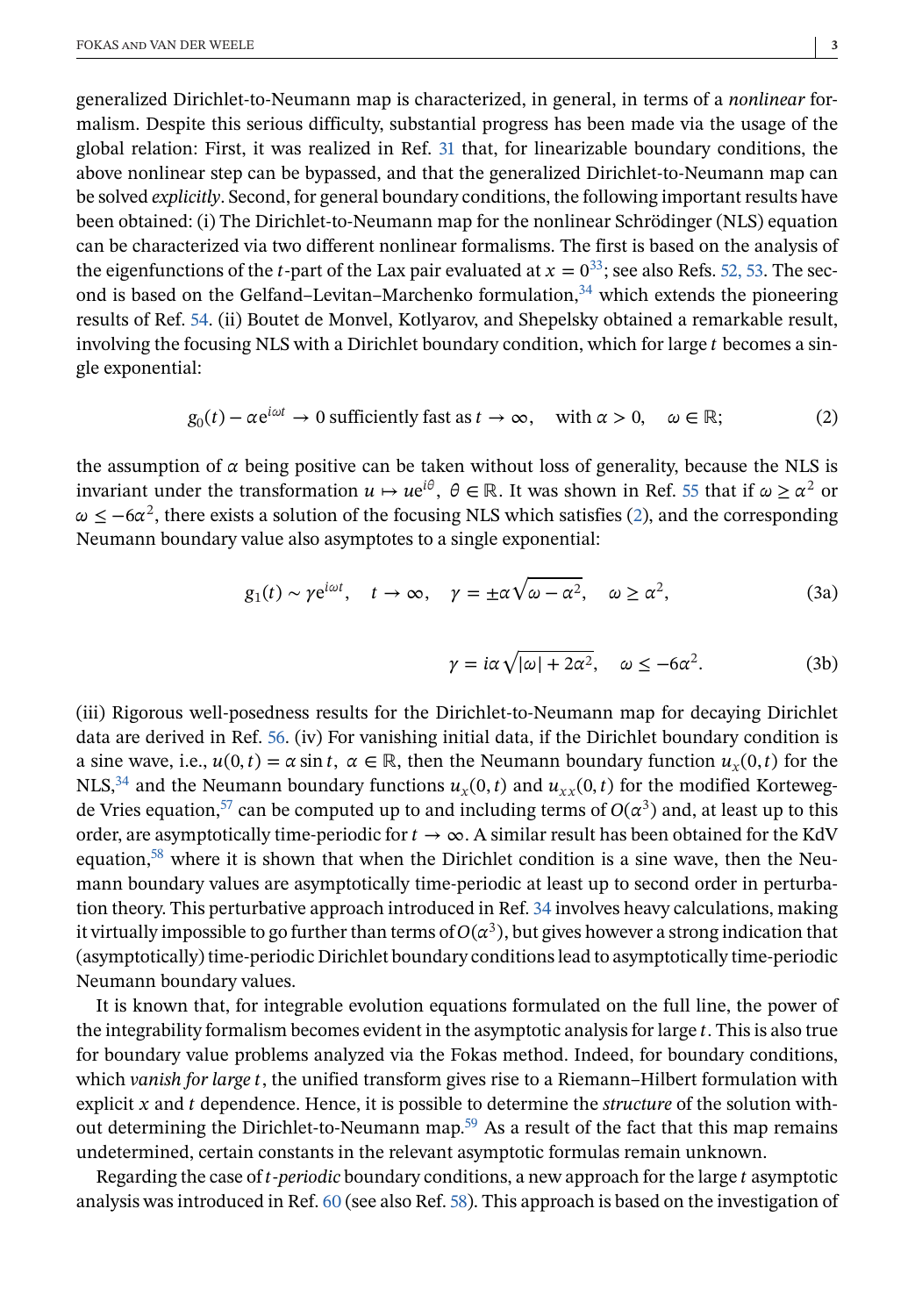<span id="page-3-0"></span>a certain quadratic equation. We will refer to this equation, which can be obtained directly from the Lax pair evaluated at  $x = 0$ , as the Q-equation. It was shown in Ref. [60](#page-29-0) that for a Dirichlet boundary condition, which asymptotes to a *t*-periodic function for large  $t$  that can be expanded in a power series of  $\epsilon$ , it is possible to obtain the Neumann boundary value via a series expansion in  $\epsilon$ , which is explicitly determined in terms of the Dirichlet data.

In the present paper, it is shown that the  $Q$ -approach is truly powerful:

(i) For the case of the linear version of the NLS, namely, for the equation

$$
iu_t + u_{xx} = 0,\t\t(4)
$$

it was shown in Ref.  $60$  that, if the Dirichlet condition is asymptotically *t*-periodic, then for large  $t$  the Neumann boundary value is also  $t$ -periodic. Moreover, an explicit formula was obtained in Ref. [60](#page-29-0) relating the coefficients of the two Fourier series characterizing the asymptotic Dirichlet and Neumann values. It is shown in Section [2](#page-4-0) that the linear version of the Q-formalism provides a much simpler way for computing asymptotically the Dirichlet-to-Neumann map of Equation (4). Similar results are obtained in Section [2](#page-4-0) for the heat equation,

$$
u_t = u_{xx},\tag{5}
$$

and for the diffusion–convection equation,

$$
u_t = u_{xx} + \beta u_x, \ \beta \ge 0. \tag{6}
$$

(ii) For large  $t$ , this new approach provides, in a straightforward manner, the asymptotic form of the generalized Dirichlet-to-Neumann map of linear evolution equations containing  $x$ derivatives of arbitrary order, with asymptotically time-periodic boundary data and with a sufficiently decaying initial condition. We illustrate the general approach in Section [3](#page-9-0) using the example of the Stokes equation,

$$
u_t + u_x + u_{xxx} = 0. \tag{7}
$$

The specific implementation of the new method to Equations  $(4)-(7)$  makes clear how this method can be easily applied to any linear evolution equation with constant coefficients.

(iii) The determination of the large -asymptotics of the Dirichlet-to-Neumann map of the diffusion-convection equation (6), which contains the heat equation as a special case for  $\beta = 0$ , is presented in Section [4](#page-13-0) via the unified transform method. The derivation follows similar steps to those used in Ref. [60.](#page-29-0) However, it presents a slight generalization of the anal-ogous result of Ref. [60,](#page-29-0) because here we derive the large t asymptotics of  $u_x(x, t)$  as opposed to  $u_x(0, t)$ . Using almost identical steps it is possible to derive an expression for the large t behavior of  $u(x, t)$ , which shows that  $u(x, t)$  becomes t-periodic. By evaluating the expression for  $u_x(x, t)$  derived in this way at  $x = 0$ , we obtain explicitly the relationship between the Fourier coefficients of the Dirichlet and the Neumann values. By comparing this derivation with the very simple procedure of the  $Q$ -approach, the advantage of the latter becomes evident. Analogous computations for the Stokes equation (7) can be found in Refs. [58, 61.](#page-29-0) Similar results can be obtained for other linear equations with spatial derivatives of arbitrary order.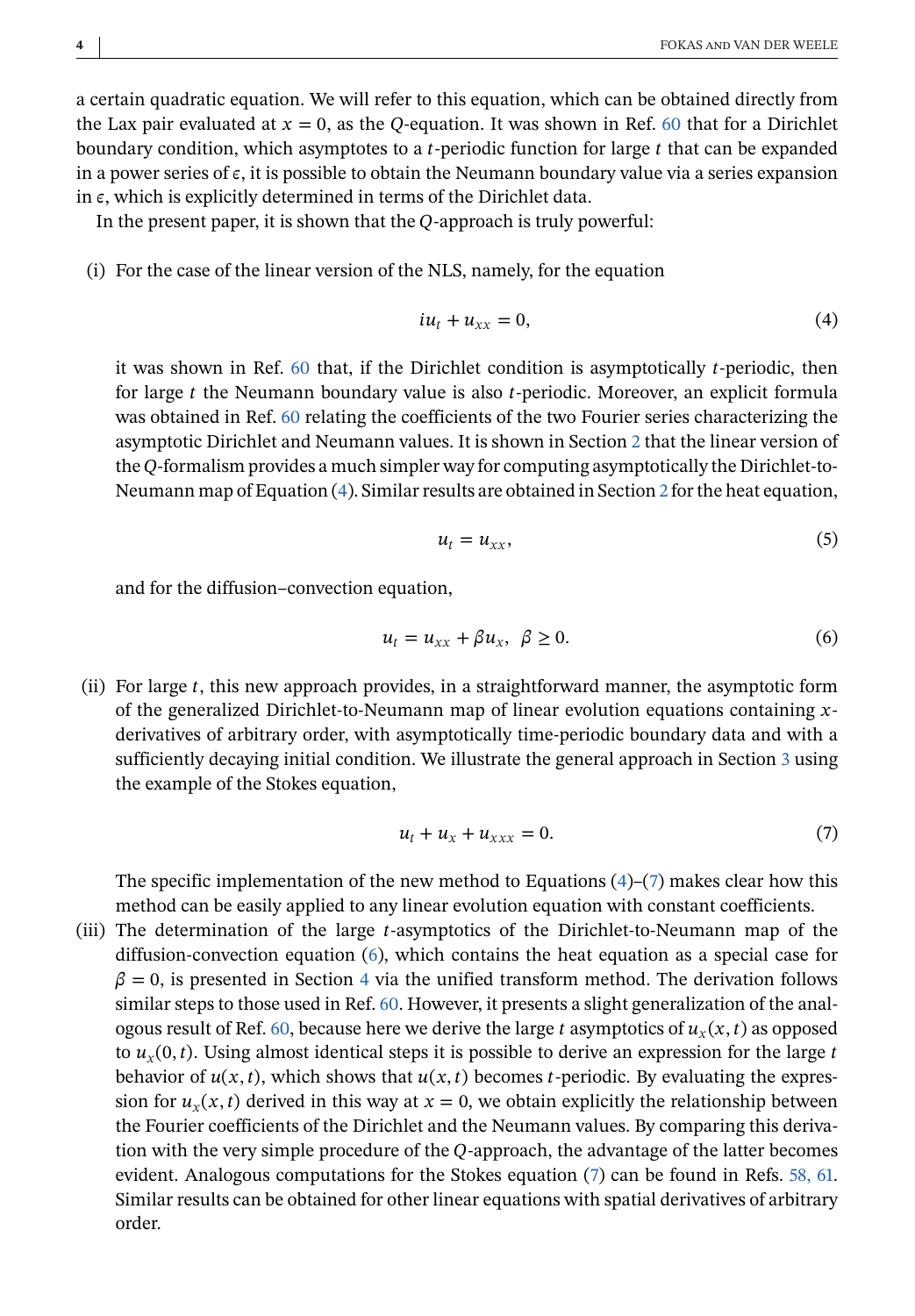<span id="page-4-0"></span>(iv) It is shown in Section [5](#page-22-0) that the remarkable results of Ref. [55](#page-29-0) follow immediately from the analysis of the  $Q$ -equation derived in Ref. [60.](#page-29-0) Taking into consideration the complexity of the earlier derivations presented in Ref. [55](#page-29-0) and in Ref. [60,](#page-29-0) this result supports further the assertion that the O-approach provides indeed a direct and quite powerful computational technique.

## **2 THE LARGE BEHAVIOR OF THE DIRICHLET-TO-NEUMANN MAP FOR SECOND-ORDER LINEAR EVOLUTION EQUATIONS WITH -PERIODIC BOUNDARY CONDITIONS**

The derivation of the  $Q$ -equation is based on the Lax pair formulation. In turn, this is related to the first step of the Fokas method, namely, rewriting a given linear PDE in a divergence form. This can be achieved in a variety of ways, including the use of the adjoint. Let  $u(x, t)$  satisfy the second-order evolution PDE

$$
u_t = A_2 u_{xx} + A_1 u_x + A_0 u, \tag{8}
$$

where  $A_0$ ,  $A_1$ , and  $A_2$  are complex constants. We assume that  $u(x, t)$  is sufficiently smooth and that both  $u(x, t)$  and its x-derivatives decay sufficiently fast as  $x \to \infty$  for each  $t \ge 0$ .

The formal adjoint can be obtained from Equation (8) by replacing  $\partial/\partial$  and  $\partial/\partial$  with  $-\partial/\partial$ . and  $-\frac{\partial}{\partial y}$ , respectively. Hence,

$$
v_t = -A_2 v_{xx} + A_1 v_x - A_0 v. \tag{9}
$$

Multiplying Equations (8) and (9) by  $v$  and  $u$ , respectively, and then adding the resulting equations, we find

$$
(uv)_t = [A_2(vu_x - uv_x) + A_1uv]_x.
$$
 (10)

Equation (8) admits a solution of the form

$$
e^{ikx - \Omega(k)t}, \text{ where } \Omega(k) = A_2 k^2 - iA_1 k - A_0, \ k \in \mathbb{C}.\tag{11}
$$

We assume that  $\text{Re}\Omega(k) \geq 0$  for k real, so that the initial value problem is well-posed.<sup>62</sup> We observe that,  $e^{-ikx+\Omega(k)t}$  is a solution of Equation (9). Replacing, in Equation (10), v by this exponential, we find the following one-parameter family of divergence forms:

$$
(e^{-ikx+\Omega(k)t}u)_t = \{e^{-ikx+\Omega(k)t}[A_2(u_x+iku)+A_1u]\}_x, \quad k \in \mathbb{C}.\tag{12}
$$

This equation implies the existence of the function  $e^{-ikx+\Omega(k)t} \mu(k, x, t)$ , where

$$
\left(e^{-ikx+\Omega(k)t}\mu\right)_x = e^{-ikx+\Omega(k)t}u,\tag{13a}
$$

$$
(e^{-ikx+\Omega(k)t}\mu)_t = e^{-ikx+\Omega(k)t}[A_2(u_x+iku) + A_1u].
$$
 (13b)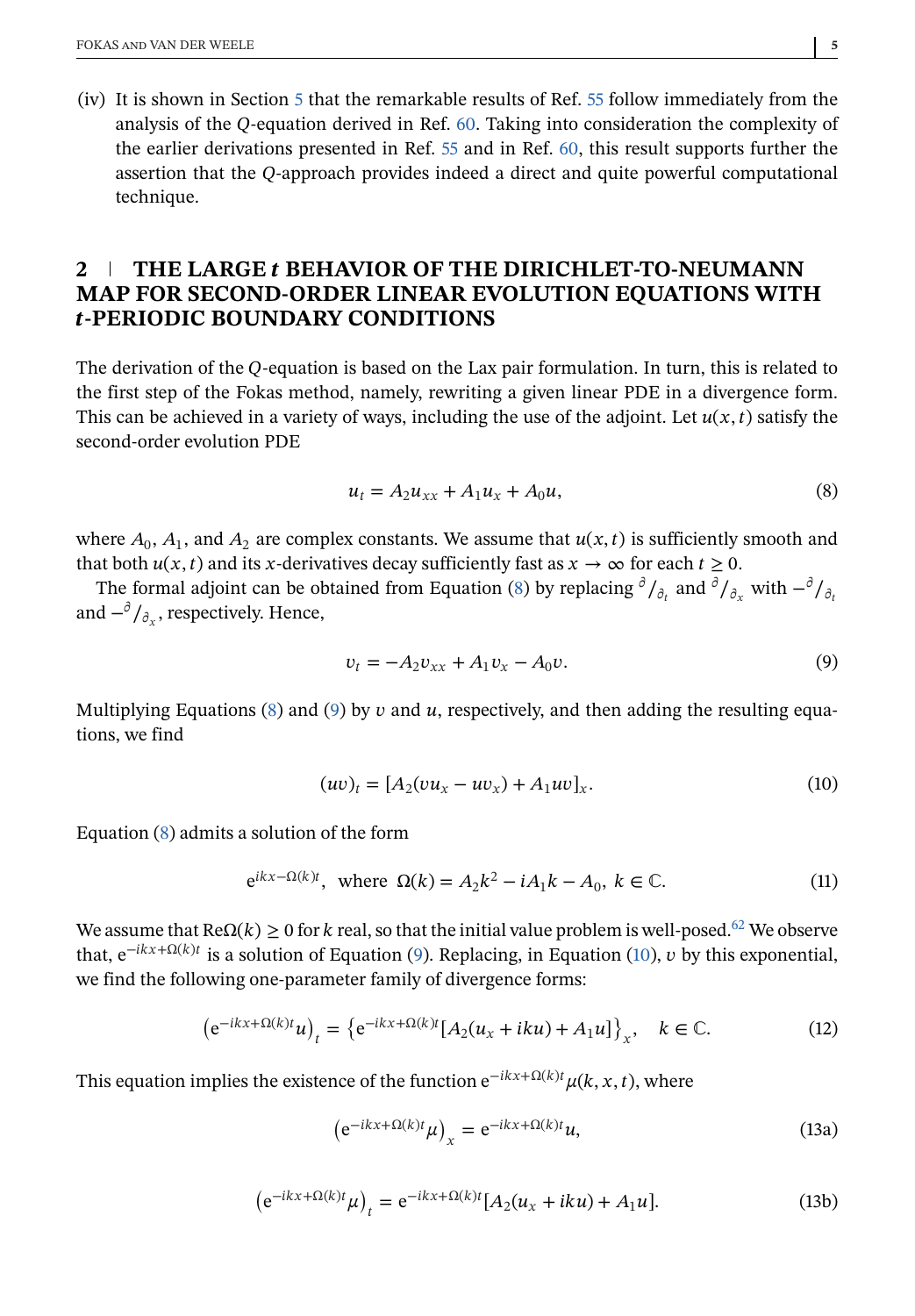<span id="page-5-0"></span>Simplifying, we obtain the following Lax pair of Equation [\(8\)](#page-4-0):

$$
\mu_x - ik\mu = u,\tag{14a}
$$

$$
\mu_t + \Omega(k)\mu = A_2(u_x + iku) + A_1u.
$$
 (14b)

## **2.1 The Q-formulation**

Suppose that Equation [\(8\)](#page-4-0) is valid in a given domain  $D$ . Equation [\(12\)](#page-4-0) and Green's Theorem imply that

$$
\int_{\partial D} e^{-ikx + \Omega(k)\tau} \{ u \, dx + [A_2(u_x + iku) + A_1 u] \, d\tau \} = 0, \quad k \in \mathbb{C},
$$
\n(15)

where  $\partial D$  denotes the boundary of  $D$ .

In the particular case that Equation [\(8\)](#page-4-0) is formulated on the half-line,

$$
D = \{0 < x < \infty, 0 < \tau < t\},\tag{16}
$$

Equation (15) becomes the so-called Global Relation:

$$
-\int_0^\infty e^{-ikx}u(x,t)dx = -e^{-\Omega(k)t} \int_0^\infty e^{-ikx}u(x,0)dx
$$
  
+  $A_2 \int_0^t e^{-\Omega(k)(t-s)}g_1(s)ds + (iA_2k + A_1) \int_0^t e^{-\Omega(k)(t-s)}g_0(s)ds.$  (17)

Let  $Q(k, t)$  satisfy the *t*-dependent part of the associated Lax pair evaluated at  $x = 0$ , i.e.,

$$
Q_t(k,t) + \Omega(k)Q(k,t) = A_2 g_1(t) + (iA_2k + A_1)g_0(t), \ t > 0, \ k \in \mathbb{C}.
$$
 (18)

Then,

$$
Q(k,t) = e^{-\Omega(k)t}Q(k,0) + A_2 \int_0^t e^{-\Omega(k)(t-s)}g_1(s)ds + (iA_2k + A_1) \int_0^t e^{-\Omega(k)(t-s)}g_0(s)ds.
$$
 (19)

Comparing this equation with the Global Relation (17), it follows that if we choose

$$
Q(k,0) = -\int_0^\infty e^{-ikx} u(x,0) dx, \text{ Im } k \le 0,
$$
 (20)

then

$$
-\int_0^\infty e^{-ikx}u(x,t)dx = Q(k,t).
$$
 (21)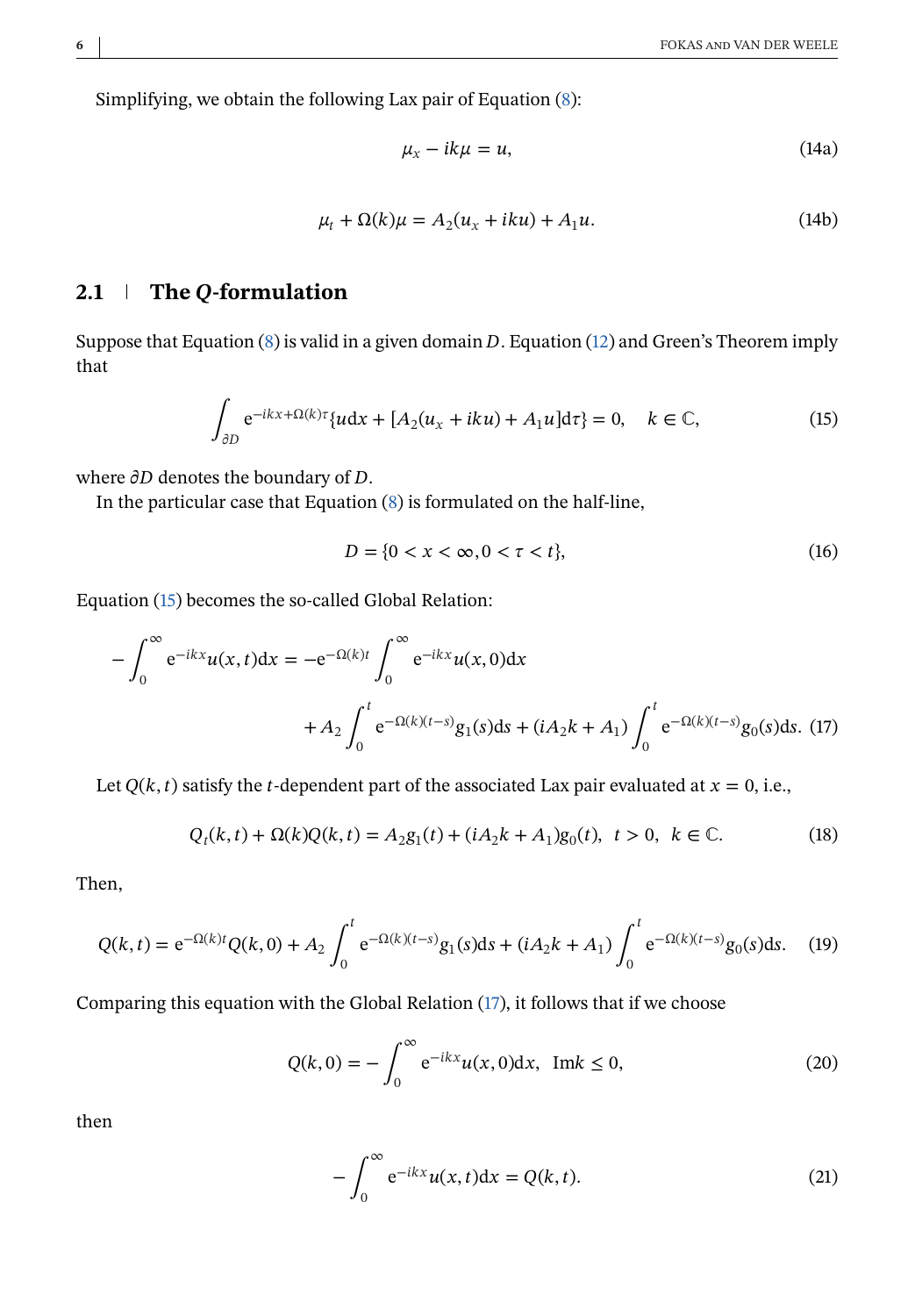<span id="page-6-0"></span>For the integrals appearing on the right-hand side of Equation [\(19\)](#page-5-0), we have  $t - s \ge 0$ . Let us assume that  $g_0$  and  $g_1$  are bounded functions. Thus, as  $t \to \infty$ , the second and third terms of the right-hand side of Equation [\(19\)](#page-5-0) are bounded and analytic in the domain

$$
\{k \in \mathbb{C} : \text{Re } \Omega(k) > 0\}.
$$
\n(22)

Moreover,  $O(k, 0)$  is bounded and analytic for Im $k \leq 0$ . Thus,  $O(k, t)$  is well defined in

$$
\{k \in \mathbb{C} : \text{Im } k \le 0, \text{Re } \Omega(k) > 0\}.
$$
\n
$$
(23)
$$

The unified transform yields a representation, which involves the curve  $\partial D^-$ , which is the boundary of the domain  $D^-$  defined by

$$
D^{-} = \{k \in \mathbb{C} : \text{Im } k < 0, \text{Re } \Omega(k) < 0\}.\tag{24}
$$

We observe that the domain  $D^-$  is the complement (in the lower half of the complex k-plane) of the domain (23) of validity of Q. However, Equation [\(21\)](#page-5-0) implies that, actually,  $Q(k, t)$  has a much larger domain of analyticity. Namely, this equation extends the domain of validity to Im $k \leq 0$  (the entire lower half of the complex k-plane including the real axis), which encompasses  $\overline{D}^-$ , i.e.,  $D^$ and its boundary. Thus, we will require that  $Q(k, t)$  is free of singularities in  $\overline{D^{-}}$ .

Let us assume that for large  $t$  both  $g_0$  and  $g_1$  asymptote sufficiently fast toward smooth timeperiodic functions of the general form

$$
g_0(t) \sim \sum_{n=-\infty}^{\infty} \alpha_n^{(0)} e^{in\omega t}, \quad g_1(t) \sim \sum_{n=-\infty}^{\infty} \alpha_n^{(1)} e^{in\omega t}, \quad t \to \infty,
$$
 (25)

where  $\alpha_n^{(0)}, \alpha_n^{(1)} \in \mathbb{C}$ ,  $n \in \mathbb{Z}$  and  $\omega > 0$ . We seek a solution Q of Equation [\(18\)](#page-5-0) of the form

$$
Q(k,t) \sim \sum_{n=-\infty}^{\infty} q_n(k) e^{in\omega t}, \quad t \to \infty.
$$
 (26)

Substituting the above asymptotic expressions for  $g_0$ ,  $g_1$ , and Q in Equation [\(18\)](#page-5-0), we find

$$
q_n(k) = \frac{A_2 \alpha_n^{(1)} + (iA_2 k + A_1) \alpha_n^{(0)}}{\Omega(k) + in\omega}, \quad n \in \mathbb{Z}.
$$
 (27)

Remarkably, the condition that  $q_n(k)$  does *not* have poles for  $k \in \overline{D}$ , clearly imposes a relationship between  $\alpha_n^{(1)}$  and  $\alpha_n^{(0)}$ . Actually, if the denominator of Equation (27) becomes zero for some k's then, because in $\omega$  is purely imaginary, those k's should lie on the contour defined by Re $\Omega(k) = 0$ . Hence, any singularities of  $q_n(k)$  in  $\overline{D}^-$  occur in fact on its boundary  $\partial D^-$ . In other words, the condition that the singularities of  $q_n(k)$  on  $\partial D^-$  are removable, determines the Dirichlet-to-Neumann map.

*Remark* 1. The assumption  $(25)$ , i.e., that (asymptotically) *t*-periodic Dirichlet boundary conditions lead to asymptotically  $t$ -periodic Neumann values, can be shown to hold for appropriate initial-boundary value problems using the Fokas method and the method of steepest descent,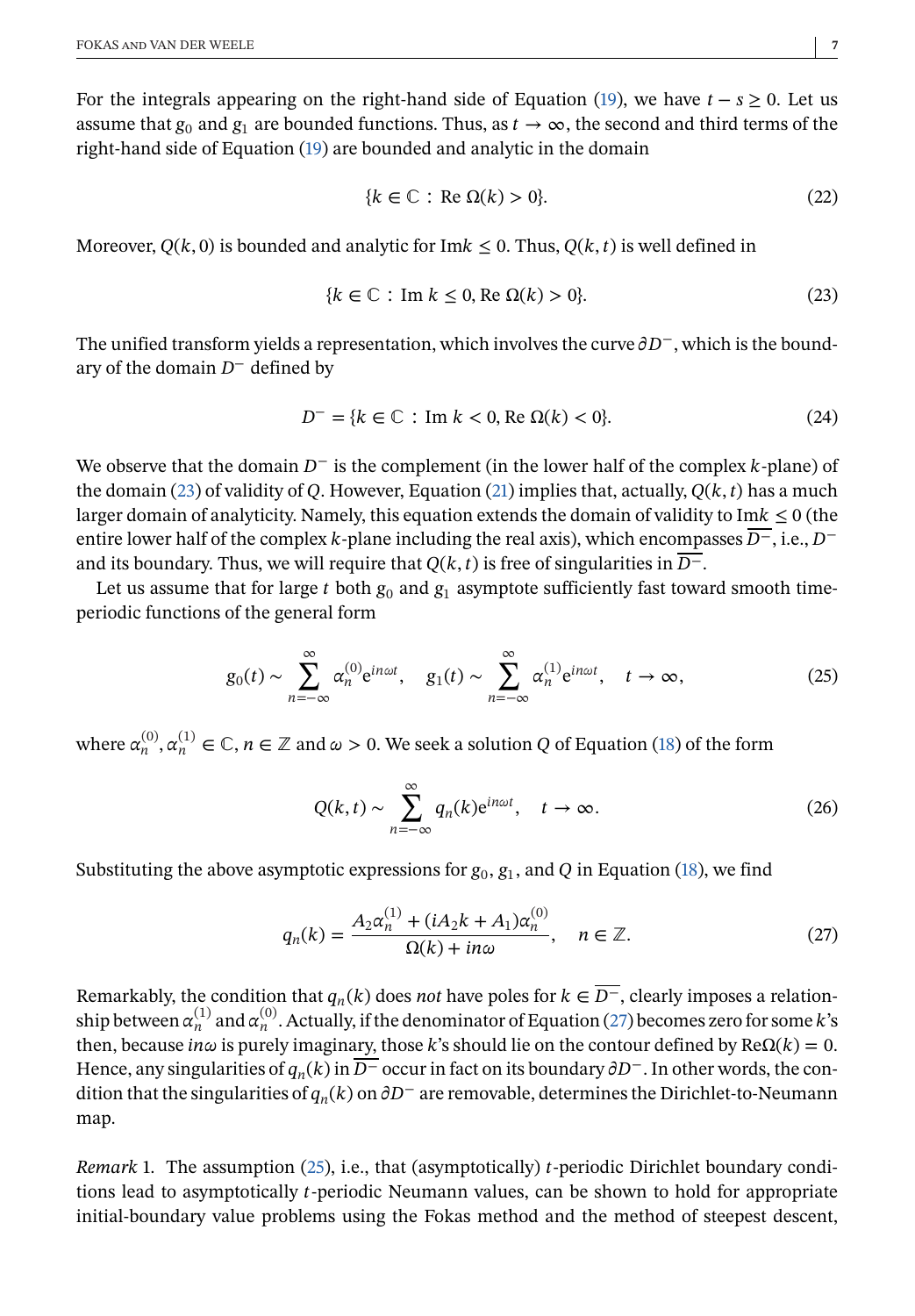see Section [4](#page-13-0) for details. In particular, to avoid problems with the steepest descent arguments, we have to make sure that the denominator involved, which for linear evolution PDEs is of the form  $\Omega(k) + in\omega$ , does not become zero on the steepest descent contour. The corresponding steepest descent contour is the contour that passes through a saddle point of  $\Omega(k)$  and on which the imaginary part of  $\Omega(k)$  is constant. So, we can a priori consider appropriate t-periodic boundary conditions to avoid problems with the steepest descent arguments.

In what follows we consider three particular examples.

#### **2.2 The linearized NLS equation**

Let  $u(x, t)$  solve the linearized version of the NLS, namely,

$$
iu_t + u_{xx} = 0. \t\t(28)
$$

In this case,  $A_2=i, A_1=A_0=0,$  and we assume that  $\alpha_0^{(0)}=0$  (see the remark at the end of Section [2.1\)](#page-5-0). Thus,

$$
\Omega(k) = ik^2, \quad q_n(k) = \frac{\alpha_n^{(1)} + i\alpha_n^{(0)}k}{k^2 + n\omega}, \quad n \in \mathbb{Z}.
$$
 (29)

Denoting  $k = k_R + ik_I$  with  $k_R, k_I \in \mathbb{R}$ , the domain  $D^-$  defined by Equation [\(24\)](#page-6-0) takes the following form:

$$
D^{-} = \{k \in \mathbb{C} : k_{I} < 0, k_{R}k_{I} > 0\},\tag{30}
$$

which is the third quadrant of the complex k-plane. The singularities of  $q_n(k)$  occurring on  $\partial D^$ are given by

$$
k(n) = \begin{cases} -i\sqrt{n\omega}, & n \ge 0, \\ -\sqrt{-n\omega}, & n < 0. \end{cases}
$$
(31)

The condition that the above singularities are removable, implies the following relationship between  $\alpha_n^{(0)}$  and  $\alpha_n^{(1)}$ :

$$
\alpha_n^{(1)} = -i\alpha_n^{(0)}k(n), \quad n \in \mathbb{Z},\tag{32}
$$

with  $k(n)$  defined by Equation (31). This relationship was first given in Ref. [60.](#page-29-0)

## **2.3 The heat equation**

Let  $u(x, t)$  solve the heat equation, i.e.,

$$
u_t = u_{xx}.\tag{33}
$$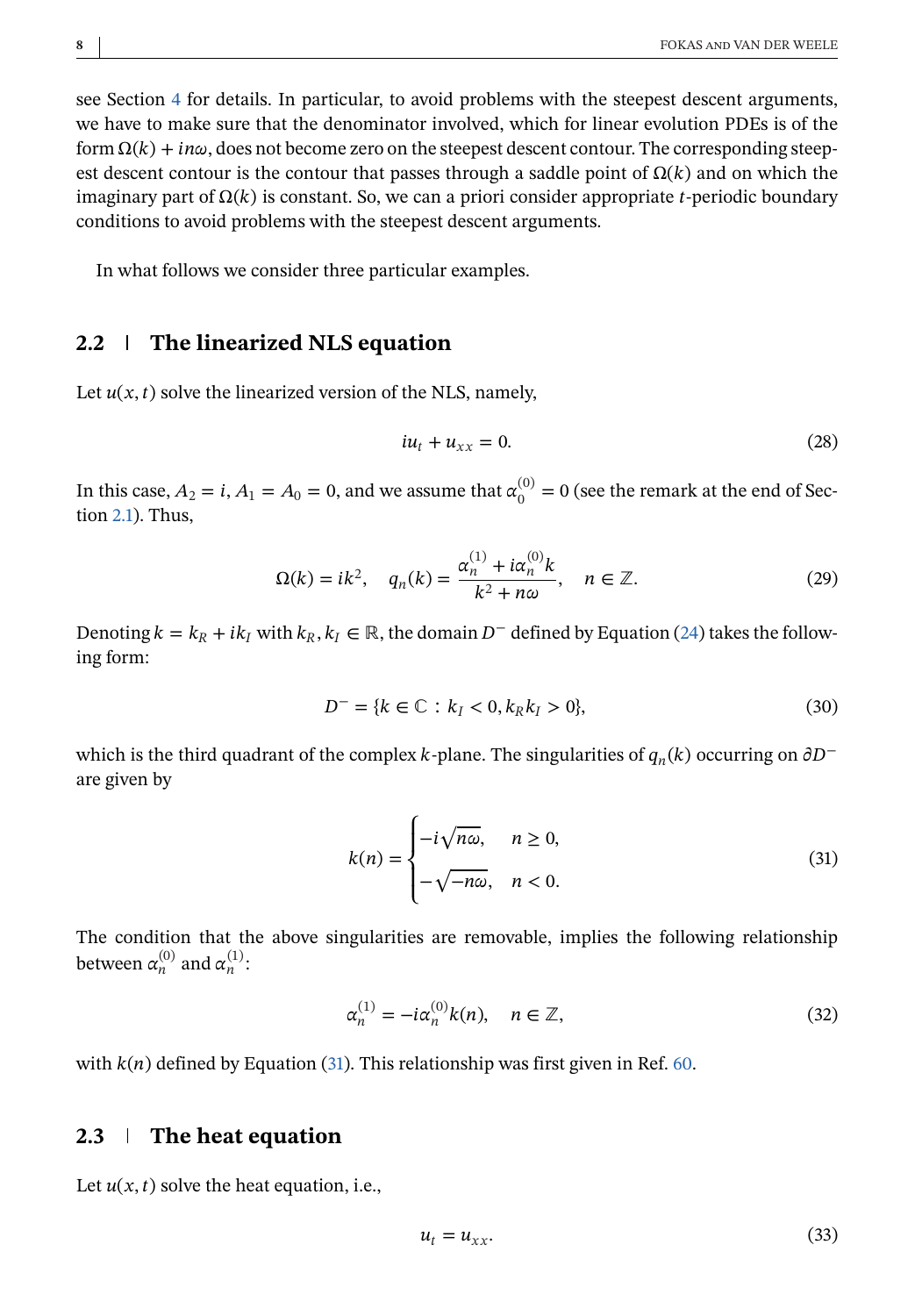<span id="page-8-0"></span>In this case,  $A_2 = 1, A_1 = A_0 = 0$  and we assume that  $\alpha_0^{(0)} = 0$ . Thus,

$$
\Omega(k) = k^2, \quad q_n(k) = \frac{\alpha_n^{(1)} + i\alpha_n^{(0)}k}{k^2 + i n\omega}, \quad n \in \mathbb{Z}.
$$

The domain  $D^-$ , defined by Equation [\(24\)](#page-6-0), takes the following form (describing a wedge-shaped domain in the lower half of the complex  $k$ -plane):

$$
D^{-} = \{k \in \mathbb{C} : k_{I} < 0, \ k_{R}^{2} < k_{I}^{2}\},\tag{35}
$$

where  $k = k_R + ik_I$  with  $k_R, k_I \in \mathbb{R}$ . The condition that the singularities  $k(n)$  of  $q_n(k)$  occurring on the boundary  $\partial D^-$ 

$$
k(n) = \begin{cases} \sqrt{\frac{n\omega}{2}}(1-i), & n \ge 0, \\ \sqrt{\frac{-n\omega}{2}}(-1-i), & n < 0, \end{cases}
$$
 (36)

are removable, implies the following relationship between  $\alpha_n^{(0)}$  and  $\alpha_n^{(1)}$ :

$$
\alpha_n^{(1)} = -i\alpha_n^{(0)}k(n), \quad n \in \mathbb{Z},\tag{37}
$$

with  $k(n)$  defined by Equation (36).

# **2.4 The diffusion–convection equation**

Let  $u(x, t)$  solve the diffusion–convection equation:

$$
u_t = u_{xx} + \beta u_x, \quad \beta \ge 0. \tag{38}
$$

In this case,  $A_2 = 1, A_1 = \beta$ , and  $A_0 = 0$  and we assume that  $\alpha_0^{(0)} = 0$ . Thus,

$$
\Omega(k) = k^2 - i\beta k, \quad q_n(k) = \frac{\alpha_n^{(1)} + (ik + \beta)\alpha_n^{(0)}}{k^2 - i\beta k + in\omega}, \quad n \in \mathbb{Z}.
$$
 (39)

The singularities of the denominator lie at

$$
k_{1,2}(n) = \frac{i\beta \pm \sqrt{-\beta^2 - 4in\omega}}{2}
$$
  
= 
$$
\begin{cases} \frac{1}{2} \left( i\beta \pm \left( -\sqrt{\frac{-\beta^2 + \sqrt{\beta^4 + 16n^2\omega^2}}{2}} + i\sqrt{\frac{\beta^2 + \sqrt{\beta^4 + 16n^2\omega^2}}{2}} \right) \right), & n \ge 0, \\ \frac{1}{2} \left( i\beta \pm \left( \sqrt{\frac{-\beta^2 + \sqrt{\beta^4 + 16n^2\omega^2}}{2}} + i\sqrt{\frac{\beta^2 + \sqrt{\beta^4 + 16n^2\omega^2}}{2}} \right) \right), & n < 0. \end{cases}
$$
(40)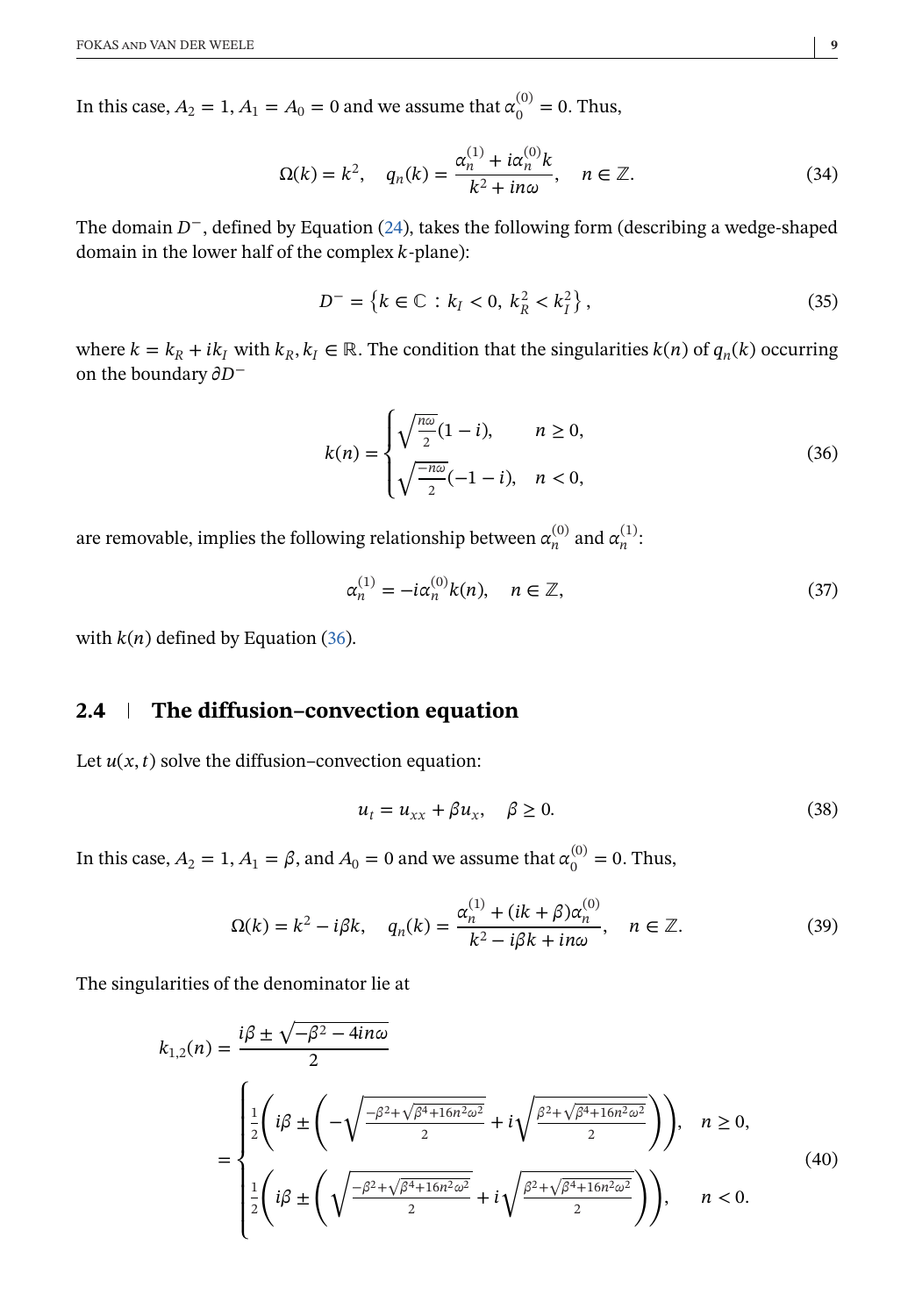<span id="page-9-0"></span>For the diffusion–convection equation, the domain  $D^-$  takes the form

$$
D^{-} = \{k \in \mathbb{C} : k_{I} < 0, \ k_{R}^{2} - k_{I}^{2} + \beta k_{I} < 0\},\tag{41}
$$

where  $k = k_R + ik_I$  with  $k_R, k_I \in \mathbb{R}$ . It can be readily checked that the singularities that lie on  $\partial D^-$ are given by the solutions with the minus sign of Equation [\(40\)](#page-8-0), which we denote by  $k_2(n)$ . Hence, the condition that these singularities are removable, implies the following relation between  $\alpha_n^{(0)}$ and  $\alpha_n^{(1)}$ :

$$
\alpha_n^{(1)} = -(ik_2(n) + \beta)\alpha_n^{(0)}, \quad n \in \mathbb{Z},
$$
\n(42)

with  $k_2(n)$  defined by the solutions with the minus sign given in Equation [\(40\)](#page-8-0).

## **3 THE LARGE BEHAVIOR OF THE DIRICHLET-TO-NEUMANN MAP FOR AN ARBITRARY LINEAR EVOLUTION EQUATION WITH -PERIODIC BOUNDARY CONDITIONS**

Let  $u(x, t)$  satisfy the following general evolution PDE on the half-line, which has spatial derivatives of arbitrary order:

$$
u_t + \Omega(-i\partial_x)u = 0,\t\t(43)
$$

where  $\Omega(k)$  is a polynomial of the complex variable k of degree n and Re $\Omega(k) \geq 0$  for k real. We assume that  $u(x, t)$  is sufficiently smooth, up to and including the boundary, and that both  $u(x, t)$ and its x-derivatives decay sufficiently fast as  $x \to \infty$  for each  $t \ge 0$ .

A particular solution of Equation (43) is

$$
e^{ikx - \Omega(k)t}, \quad k \in \mathbb{C}.\tag{44}
$$

It is shown in Ref. [62](#page-29-0) that Equation (43) can be written in the form

$$
\left(e^{-ikx+\Omega(k)t}u(x,t)\right)_t = \left(e^{-ikx+\Omega(k)t}\sum_{j=0}^{n-1}c_j(k)\partial_x^j u(x,t)\right)_x, \quad k \in \mathbb{C},\tag{45}
$$

where  ${c_j(k)}_0^{n-1}$  can be calculated explicitly in terms of  $Ω(k)$  as follows:

$$
\sum_{j=0}^{n-1} c_j(k) \partial_x^j = i \left. \frac{\Omega(k) - \Omega(l)}{k - l} \right|_{l = -i \partial_x}.
$$
\n(46)

Hence, the associated Lax pair is

$$
\mu_x - ik\mu = u,\tag{47a}
$$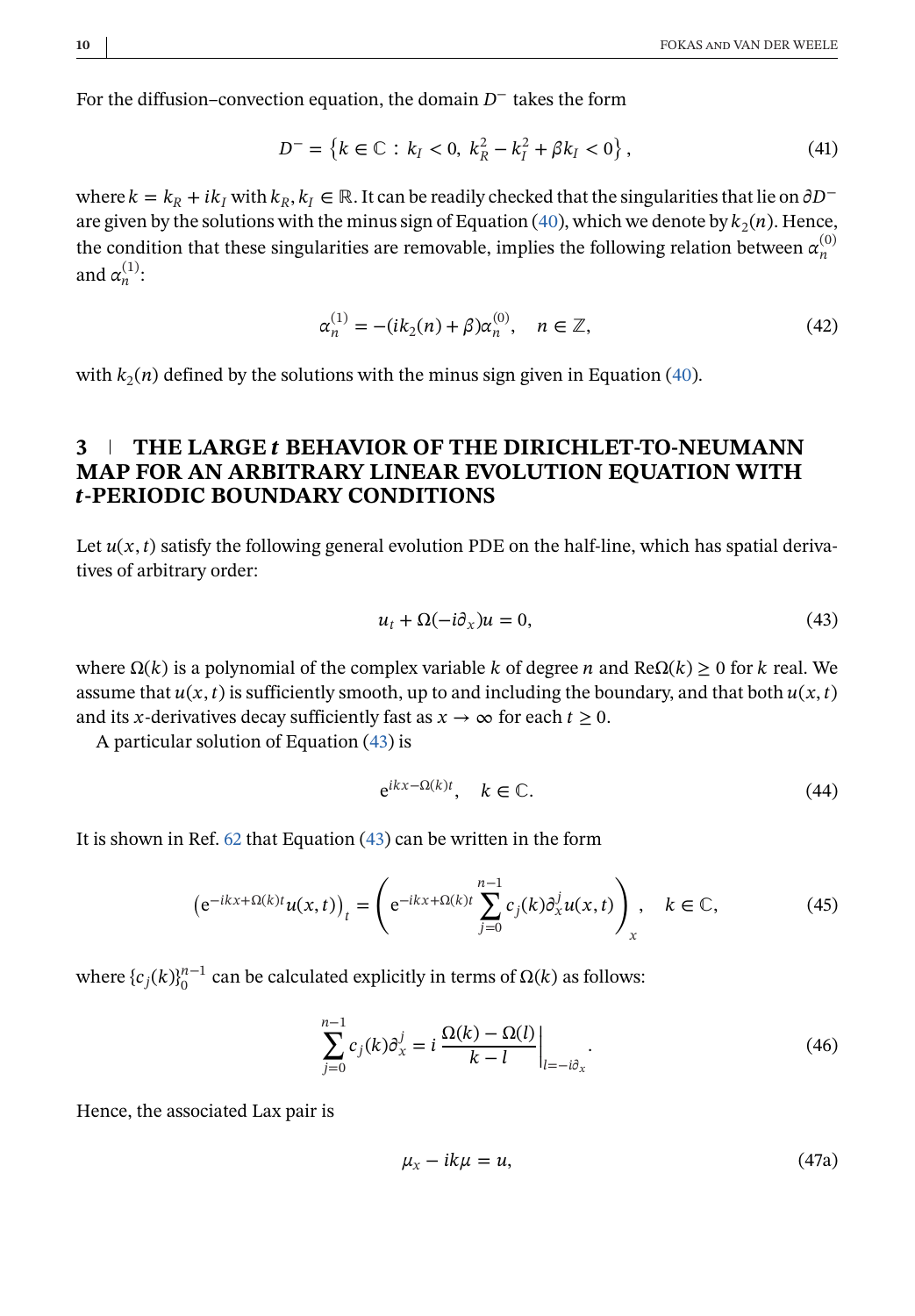$$
\mu_t + \Omega(k)\mu = \sum_{j=0}^{n-1} c_j(k)\partial_x^j u(x,t). \tag{47b}
$$

<span id="page-10-0"></span>As before, letting  $Q(k, t)$  satisfy the *t*-dependent part of the associated Lax pair evaluated at  $x=0$ , we find

$$
Q_t(k,t) + \Omega(k)Q(k,t) = \sum_{j=0}^{n-1} c_j(k)g_j(t), \ t > 0, \quad k \in \mathbb{C},
$$
 (48)

where the  $g_j$ 's are defined by  $g_j(t) := \partial_x^j u(0,t)$ . Assuming the following expansions for large t,

$$
g_j(t) \sim \sum_{n=-\infty}^{\infty} \alpha_n^{(j)} e^{in\omega t}, \quad j = 0, 1, \dots, n-1, \quad t \to \infty,
$$
 (49)

and substituting the above expansions, along with Equation [\(26\)](#page-6-0), into Equation (48), we find

$$
q_n(k) = \frac{\sum_{j=0}^{n-1} c_j(k) \alpha_n^{(j)}}{\Omega(k) + in\omega}, \quad n \in \mathbb{Z}.
$$
 (50)

In the same way as in Section [2,](#page-4-0) we can show that the singularities of  $q_n(k)$  on  $\partial D^-$  have to be removable. Hence, this condition determines the Dirichlet-to-Neumann correspondence also for the general linear evolution PDE [\(43\)](#page-9-0). We illustrate the general approach using the example of the Stokes equation.

## **3.1 The Stokes equation**

Let  $u(x, t)$  solve the Stokes equation, i.e.,

$$
u_t + u_x + u_{xxx} = 0. \tag{51}
$$

In this case,  $\Omega(k) = -ik^3 + ik$  and we assume that  $n\omega \neq \frac{2}{3\sqrt{3}}$ ,  $n \in \mathbb{Z}$  (see the remark at the end of Section [2.1\)](#page-5-0). Substituting this in Equation [\(46\)](#page-9-0), we find

$$
\sum_{j=0}^{2} c_j(k) \partial_x^j = -\partial_x^2 - ik \partial_x + k^2 - 1,
$$
\n(52)

i.e.,  $c_2(k) = -1$ ,  $c_1(k) = -ik$ , and  $c_0(k) = k^2 - 1$ . So  $q_n(k)$  becomes

$$
q_n(k) = \frac{-\alpha_n^{(2)} - ik\alpha_n^{(1)} + (k^2 - 1)\alpha_n^{(0)}}{i(-k^3 + k + n\omega)}, \quad n \in \mathbb{Z}.
$$
 (53)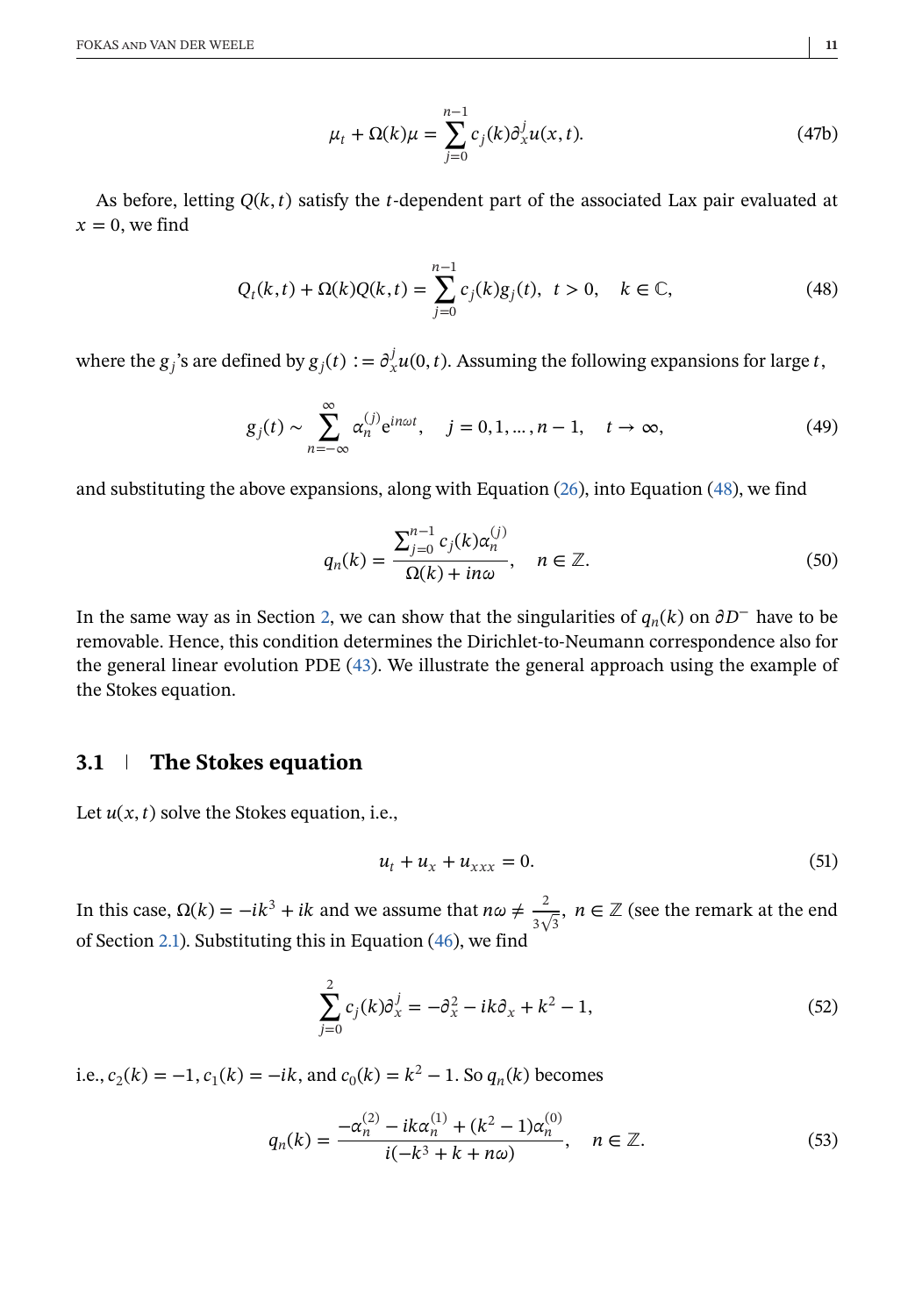<span id="page-11-0"></span>

**FIGURE 1** The contour  $k_I(3k_R^2 - k_I^2 - 1) = 0$  appearing in the analysis of the Stokes equation [\(51\)](#page-10-0). This contour, determined by Equation (54), consists of three branches  $\partial D_1$ ,  $\partial D_2$ , and  $\partial D_3$ . On each of these branches lies precisely one root of  $-k^3 + k + n\omega = 0$ , as discussed in the text

For any root of  $i(-k^3 + k + n\omega) = 0$ , or equivalently of  $-k^3 + k + n\omega = 0$ , because  $n\omega \in \mathbb{R}$ , we have that  $Re(-ik^3 + ik) = 0$ , i.e.,

$$
k_I\left(3k_R^2 - k_I^2 - 1\right) = 0,\t\t(54)
$$

where  $k = k_R + ik_I$  with  $k_R, k_I \in \mathbb{R}$ . The contour  $k_I(3k_R^2 - k_I^2 - 1) = 0$  of the complex k-plane is depicted in Figure 1. Hence, for each *n*, the three roots of  $-k^3 + k + n\omega = 0$  are positioned on the depicted contour. We will show that for each *n*, precisely *one* root of this equation lies on each of the branches  $\partial D_1$ ,  $\partial D_2$ , and  $\partial D_3$  of the contour. Indeed, there are two cases to distinguish:

- *First case*: When  $(n\omega)^2 > 4/27$ , then  $-k^3 + k + n\omega = 0$  has one real root and a pair of nonreal complex conjugate roots. One of the complex roots will be in the upper half plane and, hence it will lie on one of the hyperbolic branches of  $\partial D_1$ . Its complex conjugate will lie on the corresponding hyperbolic branch in the lower half plane, so this root lies on either  $\partial D_2$  or  $\partial D_3$ . Let us denote the roots of  $-k^3 + k + n\omega = 0$  with  $k_1(n)$ ,  $k_2(n)$ , and  $k_3(n)$ . Because the Vieta formulas tell us that  $k_1(n) + k_2(n) + k_3(n) = 0$ , we see that the real root must either be greater than  $\frac{2}{\sqrt{3}}$ (when the second complex root lies on  $\partial D_2$ ) and hence be positioned on  $\partial D_3$ , *or* be smaller than  $-\frac{2}{\sqrt{3}}$  (when the second complex root lies on  $\partial D_3$ ) and hence lie on  $\partial D_2$ .
- *Second case*: When  $(n\omega)^2 < 4/27$ , then  $-k^3 + k + n\omega = 0$  has three real roots. The analysis of the graph of  $f(k) = -k^3 + k + n\omega$ ,  $k \in \mathbb{R}$ , shows that exactly one root is smaller than  $-\frac{1}{\sqrt{3}}$ (and hence lies on  $\partial D_2$ ), one root lies between  $-1/\sqrt{3}$  and  $1/\sqrt{3}$  (on  $\partial D_1$ ), and one root is greater than  $\frac{1}{\sqrt{3}}$  (and thus lies on  $\partial D_3$ ).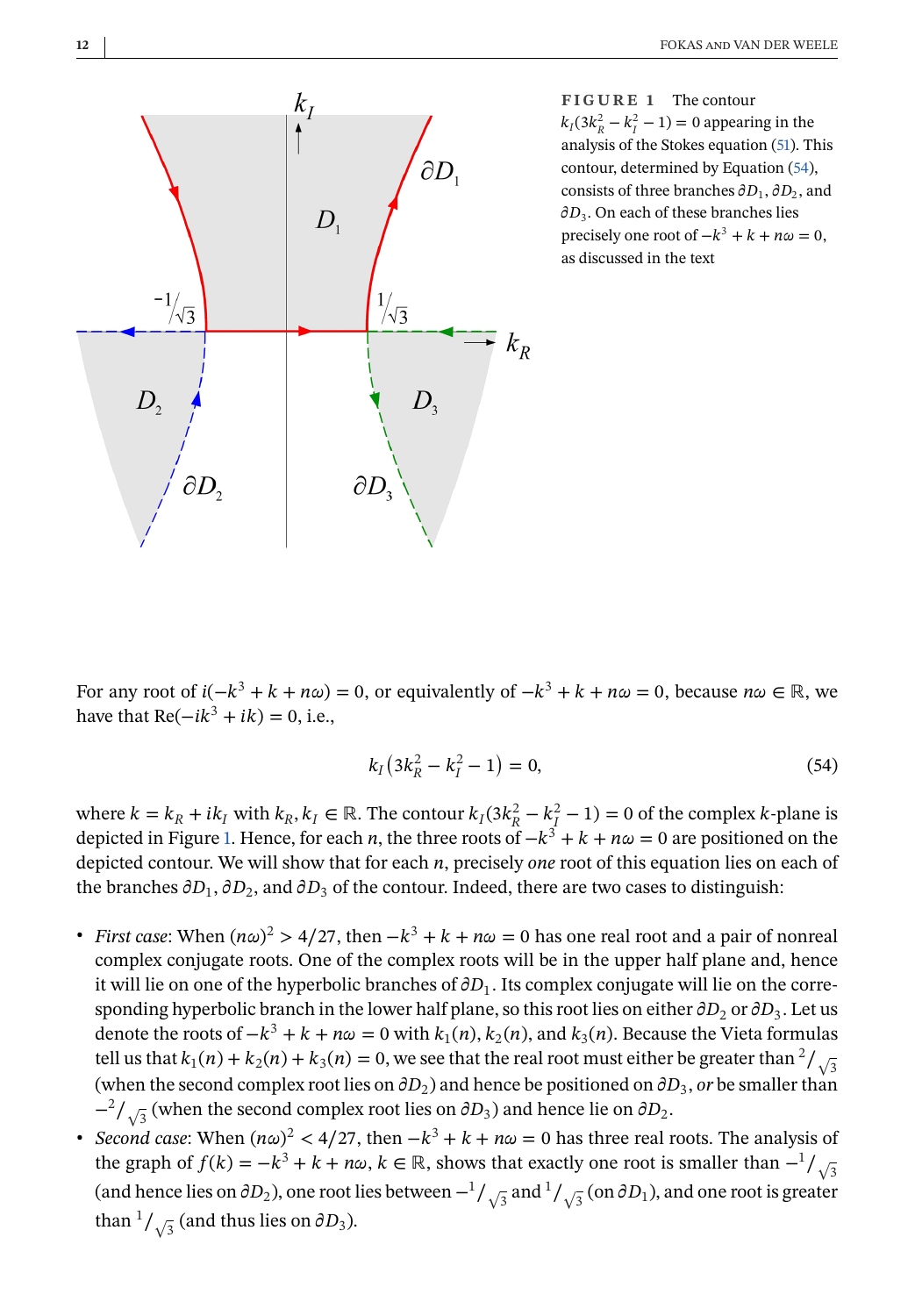As before, we require the singularities of  $q_n(k)$  on  $\partial D^-$  to be removable, where for the Stokes equation we have

$$
D^{-} = \{k \in \mathbb{C} : k_{I} < 0, \ k_{I} \left(3k_{R}^{2} - k_{I}^{2} - 1\right) < 0\}.\tag{55}
$$

We observe that  $D^- = D_2 \cup D_3$ , see Figure [1.](#page-11-0) Let us denote with  $k_1(n)$ ,  $k_2(n)$ , and  $k_3(n)$  the zeros of the denominator, which lie on the boundaries  $\partial D_1$ ,  $\partial D_2$ , and  $\partial D_3$ , respectively. Thus, the singularities  $k_2(n)$  and  $k_3(n)$  are the ones that lie on  $\partial D^{-}$ . Because these two singularities should be removable, we need the numerator of [\(53\)](#page-10-0) to vanish for  $k = k_2(n)$  and  $k = k_3(n)$ , so we arrive at the following system for the coefficients  $\alpha_n^{(0)}$ ,  $\alpha_n^{(1)}$ , and  $\alpha_n^{(2)}$ .

$$
-\alpha_n^{(2)} - ik_2(n)\alpha_n^{(1)} + (k_2^2(n) - 1)\alpha_n^{(0)} = 0,
$$
\n(56a)

$$
-\alpha_n^{(2)} - ik_3(n)\alpha_n^{(1)} + (k_3^2(n) - 1)\alpha_n^{(0)} = 0.
$$
 (56b)

Let us assume that we consider the Dirichlet boundary problem of the Stokes equation and, hence, the coefficients  $\alpha_n^{(0)}$ ,  $n \in \mathbb{Z}$ , are given. We can then proceed to solve the above system for the unknown Neumann coefficients  $\alpha_n^{(1)}$  and  $\alpha_n^{(2)}$  in terms of the Dirichlet coefficients  $\alpha_n^{(0)}$ . From Equation (56a) we get

$$
-\alpha_n^{(2)} = ik_2(n)\alpha_n^{(1)} - (k_2^2(n) - 1)\alpha_n^{(0)}.
$$
\n(57)

Substituting this expression into Equation (56b), we find the first set of Neumann coefficients  $\alpha_n^{(1)}$ (in terms of the Dirichlet coefficients):

$$
\alpha_n^{(1)} = \frac{(k_2^2(n) - 1)\alpha_n^{(0)} - (k_3^2(n) - 1)\alpha_n^{(0)}}{i(k_2(n) - k_3(n))} = -i(k_2(n) + k_3(n))\alpha_n^{(0)} = ik_1(n)\alpha_n^{(0)}, \quad n \in \mathbb{Z}, \tag{58}
$$

where we have used the Vieta formula  $k_1(n) + k_2(n) + k_3(n) = 0$ . From Equation (56b) we have

$$
-\alpha_n^{(2)} = ik_3(n)\alpha_n^{(1)} - (k_3^2(n) - 1)\alpha_n^{(0)}.
$$
\n(59)

Substituting the value of  $\alpha_n^{(1)}$  from (58) into Equations (57) and (59) and adding the resulting equations, we find

$$
-2\alpha_n^{(2)} = (2 - k_2^2(n) - k_3^2(n))\alpha_n^{(0)} + i(k_2(n) + k_3(n))\left(ik_1(n)\alpha_n^{(0)}\right)
$$
  
= 
$$
(2 - k_2^2(n) - k_3^2(n))\alpha_n^{(0)} + (k_2(n) + k_3(n))^2\alpha_n^{(0)},
$$
 (60)

where we have again used that  $k_1(n) + k_2(n) + k_3(n) = 0$ . Hence, the second set of Neumann coefficients  $\alpha_n^{(2)}$  (in terms of the Dirichlet coefficients) is given by

$$
\alpha_n^{(2)} = -[1 + k_2(n)k_3(n)]\alpha_n^{(0)}, \quad n \in \mathbb{Z}.
$$
 (61)

Thus, we have determined the Dirichlet-to-Neumann map for the Stokes equation.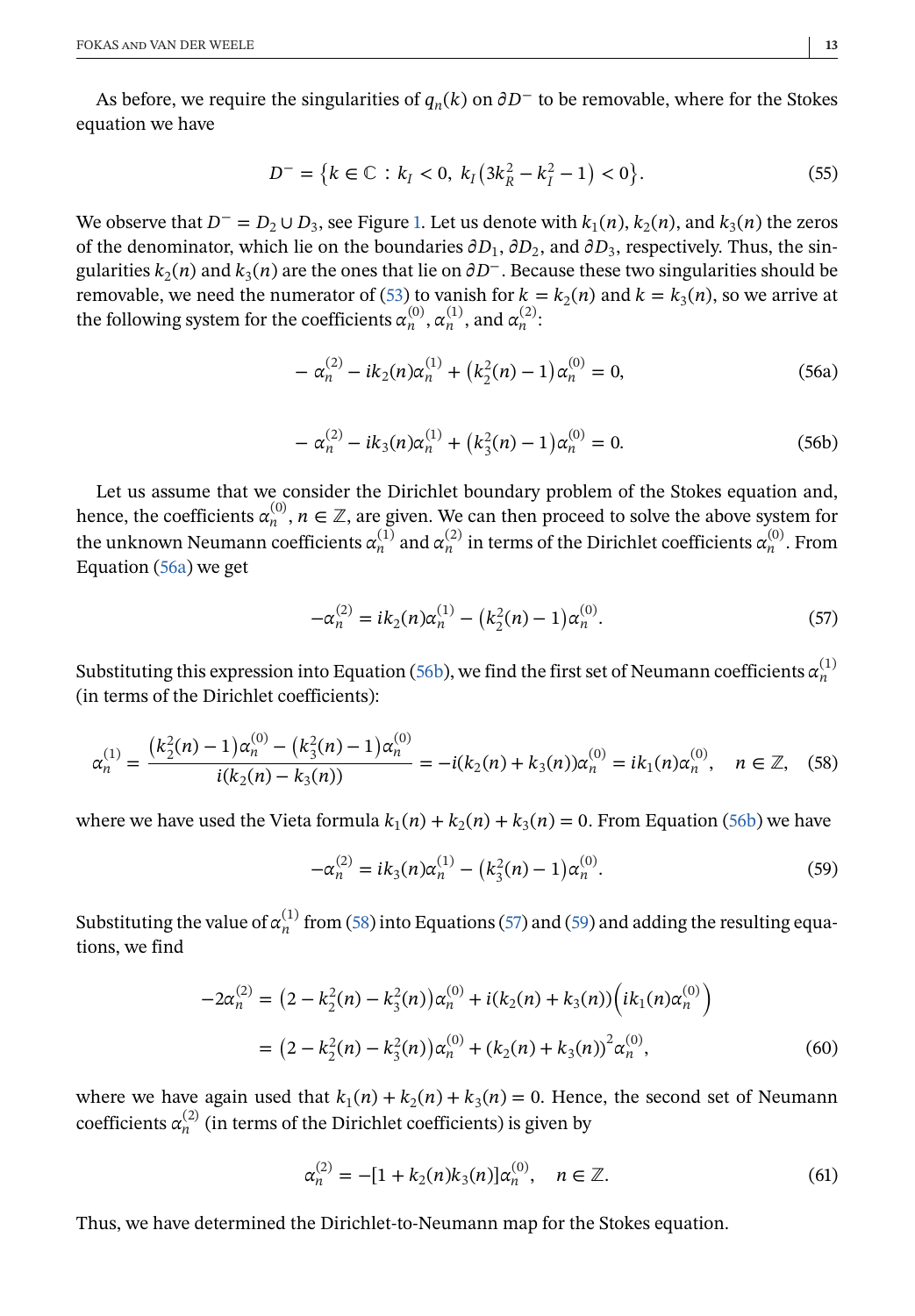## <span id="page-13-0"></span>**4 THE UNIFIED TRANSFORM FOR THE LARGE ASYMPTOTICS OF THE DIFFUSION–CONVECTION EQUATION**

**Proposition 1.** Let  $u(x, t)$  satisfy the following Dirichlet problem for the diffusion-convection equa*tion [\(6\)](#page-3-0) on the half-line:*

$$
u_t = u_{xx} + \beta u_x, \quad \beta \ge 0, \quad x > 0, \quad t > 0,
$$
\n
$$
(62a)
$$

$$
u(x,0) = u_0(x), \quad x \ge 0,
$$
\n(62b)

$$
u(0, t) = g_0(t), \quad t \ge 0,
$$
\n(62c)

where the initial and boundary data are compatible at the origin. The solution  $u(x, t)$  of this prob*lem is assumed to be sufficiently smooth (up to and including the boundary) and both*  $u(x, t)$  *and its x*-derivatives are assumed to decay sufficiently fast to zero as  $x \to \infty$  for each  $t \ge 0$ . The initial *condition*  $u_0(x)$  *is therefore taken to have sufficient smoothness, and both*  $u_0(x)$  *and its derivatives are taken to decay sufficiently fast to zero as*  $x \to \infty$ *. We further suppose that the Dirichlet boundary condition*  $g_0(t)$  *is bounded, sufficiently smooth, and for large t asymptotes sufficiently fast toward a periodic function*

$$
g_0(t) - \sum_{n=-\infty}^{\infty} \alpha_n^{(0)} e^{in\omega t} \to 0, \quad t \to \infty,
$$
 (63)

where  $\omega >0$ , the prime denotes that  $\alpha_0^{(0)}=0$ , and the Fourier coefficients  $\alpha_n^{(0)}\in \mathbb{C}$ ,  $n\in \mathbb{Z}$ , are such *that*

$$
\sum_{n=-\infty}^{\infty} \sqrt{|n|} |\alpha_n^{(0)}| < \infty. \tag{64}
$$

*Then:*

- *(i)* For each  $x \geq 0$ ,  $u(x, t)$  and  $u<sub>x</sub>(x, t)$  become time-periodic for large t.
- *(ii)* The Neumann boundary function  $u_x(0, t) = g_1(t)$  for large t takes the form

$$
g_1(t) \sim \sum_{n=-\infty}^{\infty} \alpha_n^{(1)} e^{in\omega t}, \quad t \to \infty,
$$
 (65)

*with*

$$
\alpha_n^{(1)} = -(ik_2(n) + \beta)\alpha_n^{(0)}, \quad n \in \mathbb{Z},
$$
\n(66)

*where the*  $k_2(n)$ 's,  $n \in \mathbb{Z}$ , denote the roots with the minus sign given in Equation [\(40\)](#page-8-0).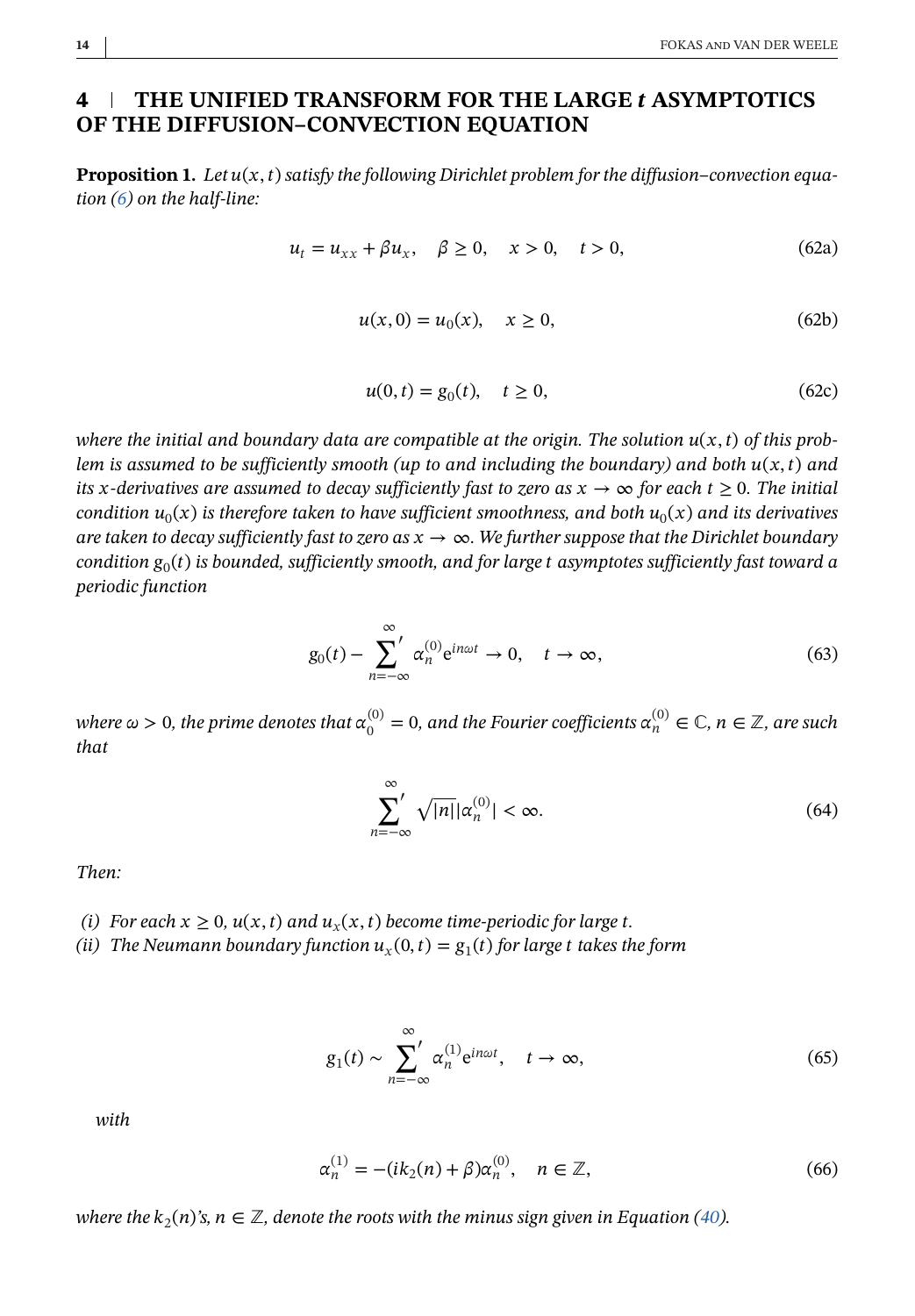<span id="page-14-0"></span>

**FIGURE 2** (A) The domains  $D^+$  and  $D^-$  in the complex k-plane with their respective boundaries ( $\partial D^+$  and  $\partial D^-$ ) for the diffusion–convection equation [\(62a\)](#page-13-0). These boundaries are given by Re( $k^2 - i\beta k$ ) = 0, i.e., the hyperbolas  $k_R^2 - k_I^2 + \beta k_I = 0$ . (B) The deformed contour  $\partial \tilde{D}^+$  which avoids the singularities  $k_1(n)$ ,  $n \in \mathbb{Z}^*$ , given by Equation [\(90\)](#page-19-0)

*Proof.* It is shown in Ref. [62](#page-29-0) that the Fokas method yields the following representation for the solution of Equation [\(62a\)](#page-13-0):

$$
u(x,t) = \frac{1}{2\pi} \int_{-\infty}^{+\infty} e^{ikx - (k^2 - i\beta k)t} \hat{u}_0(k)dk
$$
  

$$
- \frac{1}{2\pi} \int_{\partial D^+} e^{ikx - (k^2 - i\beta k)t} \left[ \hat{u}_0(i\beta - k) + (2ik + \beta)\tilde{g}_0(k^2 - i\beta k, t) \right] dk,
$$
 (67)

where the contour  $\partial D^+$  is depicted in Figure 2(A) and  $\hat{u}_0(k)$  and  $\tilde{g}_0(k, t)$  are defined by

$$
\hat{u}_0(k) := \int_0^{+\infty} e^{-ikx} u_0(x) dx, \quad \text{Im}k \le 0, \quad \text{and} \quad \tilde{g}_0(k, t) := \int_0^t e^{ks} g_0(s) ds, \quad k \in \mathbb{C}. \tag{68}
$$

We observe that the term  $e^{ikx-(k^2-i\beta k)t}$ , appearing in Equation (67), is bounded and analytic when both Re( $k^2 - i\beta k$ ) ≥ 0 and Re( $ik$ ) ≤ 0, i.e., when  $k_R^2 - k_I^2 + \beta k_I \ge 0$  and  $k_I \ge 0$ , where  $k = k_R +$ *ik<sub>I</sub>* with  $k_R$ ,  $k_I \in \mathbb{R}$ . Also, from the definition of  $\hat{u}_0$ , Equation (68), we have

$$
\hat{u}_0(i\beta - k) = \int_0^{+\infty} e^{(\beta + ik)x} u_0(x) dx = O\left(\frac{1}{\beta + ik}\right), \quad \text{as } k \to \infty \quad \text{with } k_I \ge \beta. \tag{69}
$$

This expression is bounded and analytic for  $k_1 \geq \beta$ . Hence, in the part of the second integral of Equation (67) which involves  $\hat{u}_0(i\beta - k)$ , we can deform the contour  $\partial D^+$  to  $(-\infty + i\beta, +\infty + i\beta)$ , i.e., to the horizontal line in the complex k-plane passing through  $i\beta$ . Performing this deformation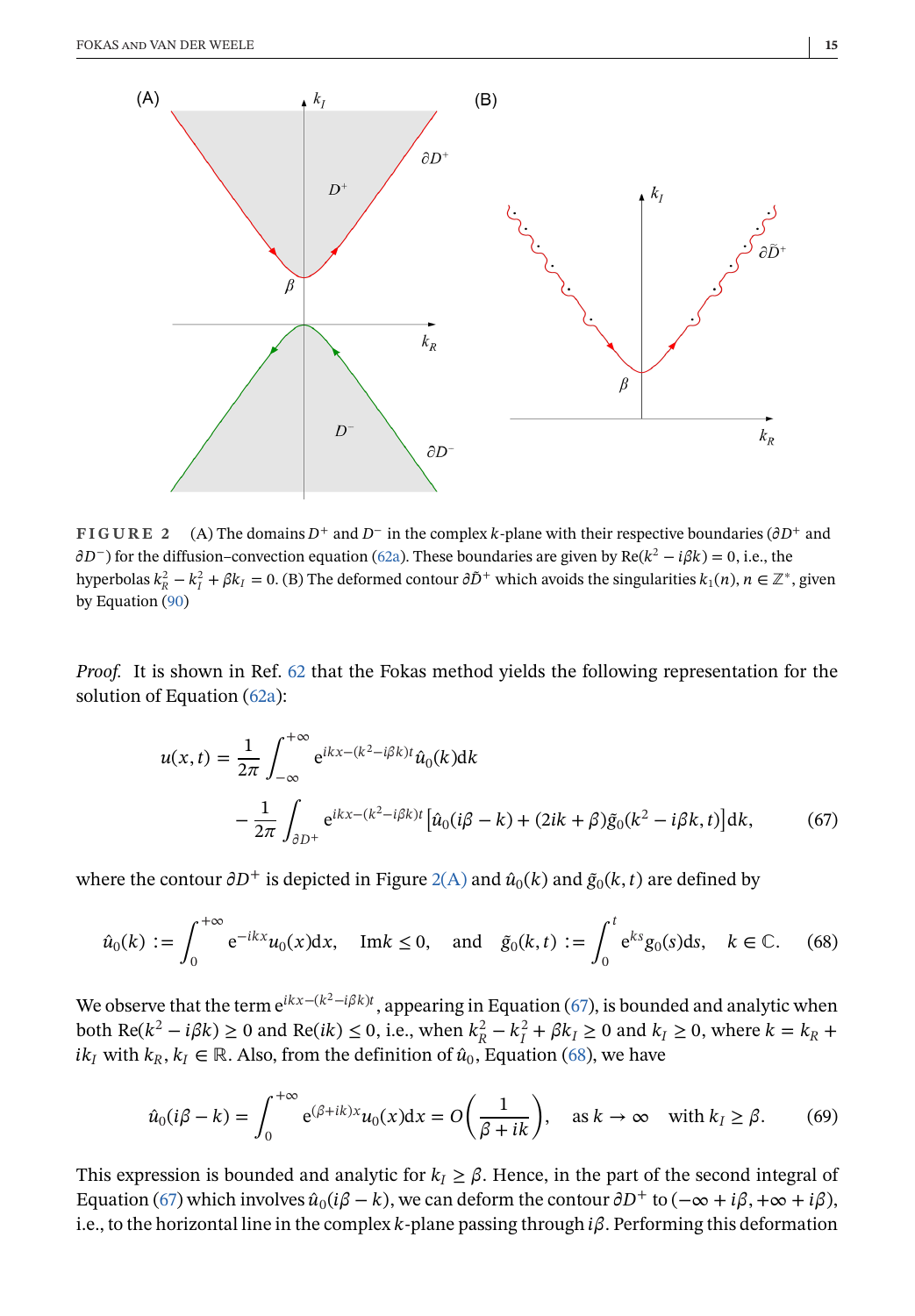<span id="page-15-0"></span>in Equation [\(67\)](#page-14-0) and using the definition of  $\tilde{g}_0$  from Equation [\(68\)](#page-14-0), we find

$$
u(x,t) = \frac{1}{2\pi} \int_{-\infty}^{+\infty} e^{ikx - (k^2 - i\beta k)t} \hat{u}_0(k) dk - \frac{1}{2\pi} \int_{-\infty + i\beta}^{+\infty + i\beta} e^{ikx - (k^2 - i\beta k)t} \hat{u}_0(i\beta - k) dk
$$

$$
- \frac{1}{2\pi} \int_{\partial D^+} (2ik + \beta) e^{ikx - (k^2 - i\beta k)t} \left( \int_0^t e^{(k^2 - i\beta k)s} g_0(s) ds \right) dk.
$$
(70)

Because we are interested in finding the Neumann boundary value in terms of the Dirichlet boundary condition, we differentiate both sides of Equation  $(70)$  with respect to x and we find

$$
u_x(x,t) = \frac{1}{2\pi} \int_{-\infty}^{+\infty} i k e^{ikx - (k^2 - i\beta k)t} \hat{u}_0(k) dk - \frac{1}{2\pi} \int_{-\infty + i\beta}^{+\infty + i\beta} i k e^{ikx - (k^2 - i\beta k)t} \hat{u}_0(i\beta - k) dk
$$

$$
- \frac{1}{2\pi} \frac{\partial}{\partial x} \int_{\partial D^+} (2ik + \beta) e^{ikx - (k^2 - i\beta k)t} \left( \int_0^t e^{(k^2 - i\beta k)s} g_0(s) ds \right) dk.
$$
(71)

In what follows, we will analyze separately the terms of Equation (71). Let us begin by analyzing the first two integrals appearing in Equation (71). Replacing  $k$  with  $-k + i\beta$  in the second of these integrals, and using the definition of  $\hat{u}_0$  from Equation [\(68\)](#page-14-0), the sum of these integrals takes the form

$$
\frac{1}{2\pi} \int_{-\infty}^{+\infty} i k e^{ikx - (k^2 - i\beta k)t} \hat{u}_0(k) dk + \frac{1}{2\pi} \int_{-\infty}^{+\infty} (ik + \beta) e^{-(ik + \beta)x - (k^2 - i\beta k)t} \hat{u}_0(k) dk
$$
  
\n
$$
= \frac{1}{2\pi} \int_{-\infty}^{+\infty} ik \left( e^{ikx} + e^{-(ik + \beta)x} \right) e^{-(k^2 - i\beta k)t} \int_{0}^{+\infty} e^{-iky} u_0(y) dy dk
$$
  
\n
$$
+ \frac{1}{2\pi} \int_{-\infty}^{+\infty} \beta e^{-(ik + \beta)x - (k^2 - i\beta k)t} \int_{0}^{+\infty} e^{-iky} u_0(y) dy dk
$$
  
\n
$$
= \frac{1}{2\pi} \int_{-\infty}^{+\infty} ik \left( e^{ikx} + e^{-(ik + \beta)x} \right) e^{-(k^2 - i\beta k)t} \left( \frac{1}{ik} u_0(0) + \int_{0}^{+\infty} \frac{e^{-iky}}{ik} \hat{u}_0(y) dy \right) dk
$$
  
\n
$$
+ \frac{1}{2\pi} \int_{-\infty}^{+\infty} \beta e^{-(ik + \beta)x - (k^2 - i\beta k)t} \int_{0}^{+\infty} e^{-iky} u_0(y) dy dk.
$$
 (72)

In the third step of the above computation we integrated by parts, so that in the next step we can now change the order of integration and obtain well-defined  $k$ -integrals. Changing the order of integration in Equation (72) and completing the squares in the exponents, we find that Equation (72) can be written as

$$
\frac{u_0(0)}{2\pi} \int_{-\infty}^{+\infty} e^{-\left(\sqrt{t}k + \frac{\beta t + x}{2t\sqrt{t}}\right)^2 - \frac{(\beta t + x)^2}{4t}} + e^{-\left(\sqrt{t}k + \frac{\beta t - x}{2t\sqrt{t}}\right)^2 - \frac{(\beta t + x)^2}{4t}} dk \n+ \frac{1}{2\pi} \int_0^{+\infty} \int_{-\infty}^{+\infty} e^{-\frac{(\beta t + x - y)^2}{4t}} \left[ e^{-\left(\sqrt{t}k + \frac{\beta t + x - y}{2t\sqrt{t}}\right)^2} \dot{u}_0(y) + e^{-\left(\sqrt{t}k + \frac{\beta t - x - y}{2t\sqrt{t}}\right)^2 - \frac{xy}{t}} (\dot{u}_0(y) + \beta u_0(y)) \right] dk dy. (73)
$$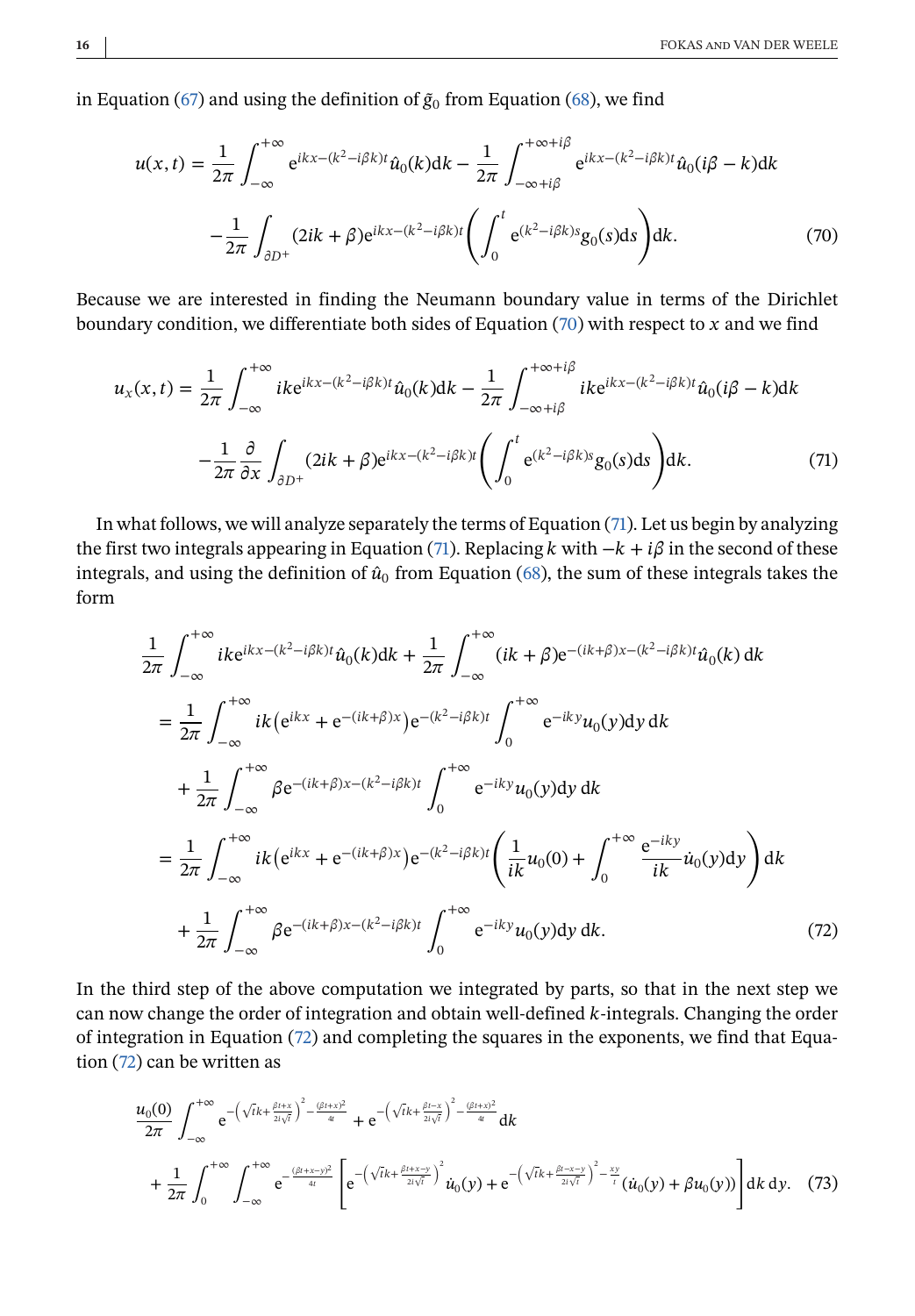<span id="page-16-0"></span>Using the following complex variant of the Gaussian integral:

$$
\int_{-\infty}^{+\infty} e^{-p(k+c)^2} dk = \sqrt{\frac{\pi}{p}}, \quad p, c \in \mathbb{C} \text{ with } \text{Re}(p) > 0,
$$
 (74)

we find that Equation [\(73\)](#page-15-0) is equal to

$$
\frac{1}{2\sqrt{\pi t}}\left\{2e^{-\frac{(\beta t+x)^2}{4t}}u_0(0)+\int_0^{+\infty}e^{-\frac{(\beta t+x-y)^2}{4t}}\left[\dot{u}_0(y)+e^{-\frac{xy}{t}}(\dot{u}_0(y)+\beta u_0(y))\right]dy\right\}.\tag{75}
$$

The above expression vanishes as  $t \to \infty$ , by also taking into account that  $u_0(y)$  and  $\dot{u}_0(y)$  are assumed to have sufficient decay as  $y \to \infty$ , see the assumptions below [\(62\)](#page-13-0). Thus, for  $t \to \infty$  the x-derivative of  $u$ , given by Equation [\(71\)](#page-15-0), reduces to

$$
u_x(x,t) = U(x,t) + O(t^{-1/2}),\tag{76}
$$

where

$$
U(x,t) = -\frac{1}{2\pi} \frac{\partial}{\partial x} \int_{\partial D^{+}} (2ik + \beta)e^{ikx - (k^2 - i\beta k)t} \left( \int_{0}^{t} e^{(k^2 - i\beta k)s} g_0(s) ds \right) dk
$$
  
= 
$$
-\frac{1}{2\pi} \int_{\partial D^{+}} (-2k^2 + i\beta k)e^{ikx - (k^2 - i\beta k)t} \left( \int_{0}^{t} e^{(k^2 - i\beta k)s} g_0(s) ds \right) dk, \text{ for } x > 0, (77)
$$

where we can differentiate under the integral sign by Leibniz's rule, because we assume that  $g_0$ is bounded and we consider strictly positive  $x$ . In what follows, to avoid convergence issues, we assume that  $x > 0$  and only at the end of this section we will take the limit  $x \to 0^+$  to arrive at the Neumann boundary value. Assuming that in the large time limit  $g_0(t)$  tends to a periodic function sufficiently fast,

$$
g_0(t) - \sum_{n=-\infty}^{\infty} \alpha_n^{(0)} e^{in\omega t} \to 0, \quad t \to \infty,
$$
 (78)

where  $\omega > 0$  and the prime denotes that  $\alpha_0^{(0)} = 0$ , we find

$$
U(x,t) \sim -\frac{1}{2\pi} \int_{\partial D^+} (-2k^2 + i\beta k) e^{ikx} \left( \int_0^t e^{-(k^2 - i\beta k)(t-s)} \sum_{n=-\infty}^{\infty} \alpha_n^{(0)} e^{in\omega s} ds \right) dk, \quad t \to \infty.
$$
 (79)

Let us rigorously justify the above formula. From Equation (78) we have that for any  $\epsilon > 0$ , there exists a  $T(\epsilon) > 0$ , such that

$$
\left| g_0(t) - \sum_{n=-\infty}^{\infty} \alpha_n^{(0)} e^{in\omega t} \right| \le \epsilon, \quad \text{for all } t > T(\epsilon). \tag{80}
$$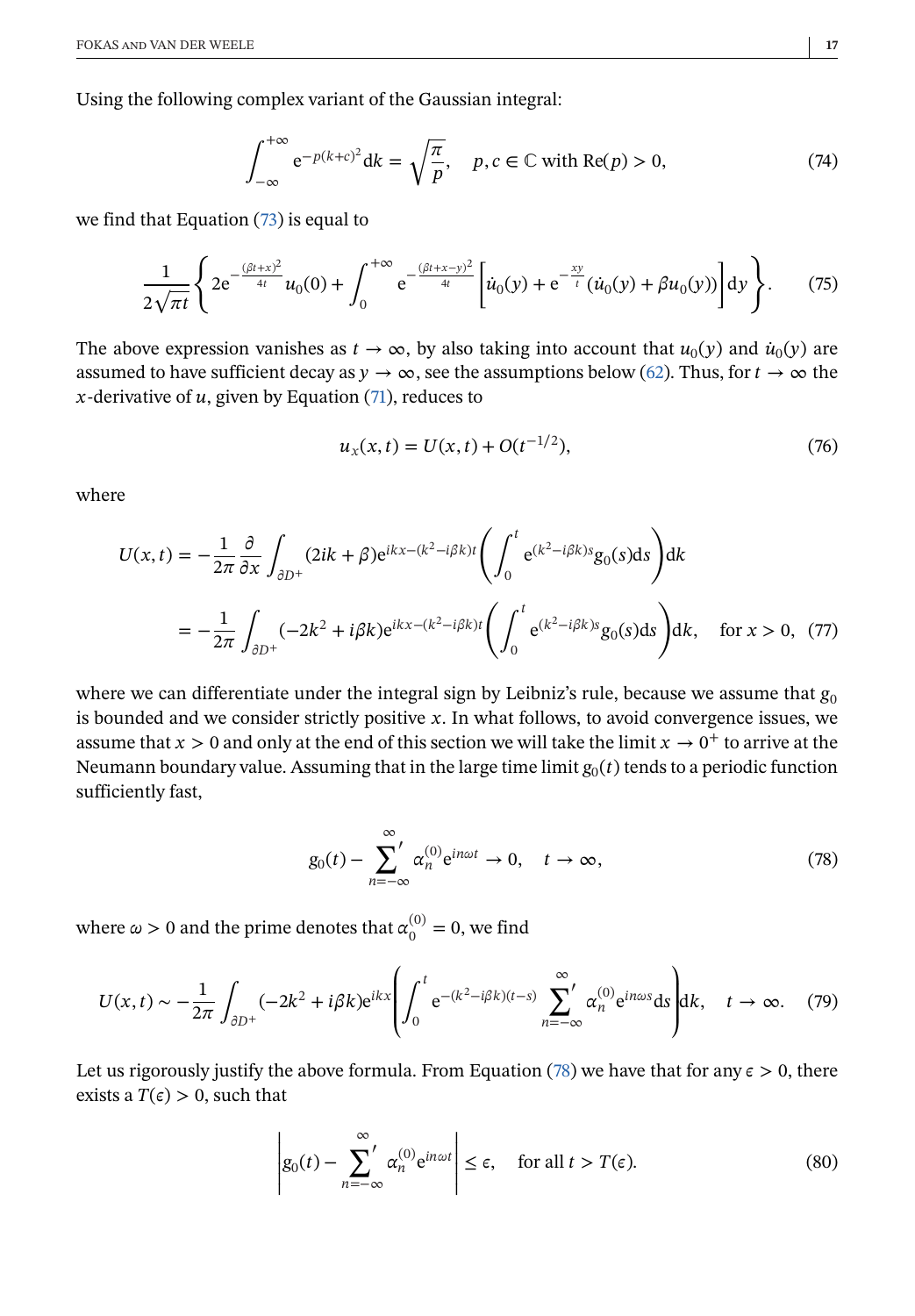Let us now define the following:

(i) the uniform norm

$$
\Delta g := \left\| g_0(t) - \sum_{n=-\infty}^{\infty} \alpha_n^{(0)} e^{in\omega t} \right\|_{\infty};
$$
\n(81)

(ii) the integral

$$
I_0 := \int_{\Gamma_D} |-2k^2 + i\beta k|e^{-k_I x}|dk|, \quad \text{where } k = k_R + ik_I \quad \text{with } k_R, k_I \in \mathbb{R};\qquad(82)
$$

and

(iii) the contour in the complex *k*-plane, for  $\beta > 0$ ,

$$
\Gamma_D := \begin{cases} k_I = k_R + \frac{\beta}{2}, & k_R \ge 0, \\ k_I = -k_R + \frac{\beta}{2}, & k_R \le 0. \end{cases}
$$
 (83)

For future use, we note that Re( $k^2 - i\beta k$ ) =  $\frac{\beta^2}{4}$  for  $k \in \Gamma_D$ . For any  $\varepsilon' > 0$ , we choose

$$
\epsilon = \frac{\pi \beta^2 \epsilon'}{4I_0} \tag{84}
$$

and let  $T \equiv T(\epsilon)$  be the time involved in Equation [\(80\)](#page-16-0). Denoting the right-hand side of Equa-tion [\(79\)](#page-16-0) as  $\tilde{U}(x, t)$ , and deforming the original contour  $\partial D^+$  to the more convenient contour  $\Gamma_D$ , we have

$$
|U(x,t) - \tilde{U}(x,t)| = \frac{1}{2\pi} \left| \int_{\Gamma_D} (-2k^2 + i\beta k) e^{ikx} \left[ \int_0^t e^{-(k^2 - i\beta k)(t-s)} \left( g_0(s) - \sum_{n=-\infty}^{\infty} \alpha_n^{(0)} e^{in\omega s} \right) ds \right] dk \right|
$$
  

$$
\leq \frac{1}{2\pi} \left| \int_{\Gamma_D} (-2k^2 + i\beta k) e^{ikx} \left[ \int_0^T e^{-(k^2 - i\beta k)(t-s)} \left( g_0(s) - \sum_{n=-\infty}^{\infty} \alpha_n^{(0)} e^{in\omega s} \right) ds \right] dk \right|
$$
  

$$
+ \frac{1}{2\pi} \left| \int_{\Gamma_D} (-2k^2 + i\beta k) e^{ikx} \left[ \int_T^t e^{-(k^2 - i\beta k)(t-s)} \left( g_0(s) - \sum_{n=-\infty}^{\infty} \alpha_n^{(0)} e^{in\omega s} \right) ds \right] dk \right|
$$
  

$$
\leq \frac{\Delta g}{2\pi} \int_{\Gamma_D} \left| -2k^2 + i\beta k \right| e^{-k_t x} \left[ \int_0^T e^{-\frac{\beta^2}{4}(t-s)} ds \right] |dk|
$$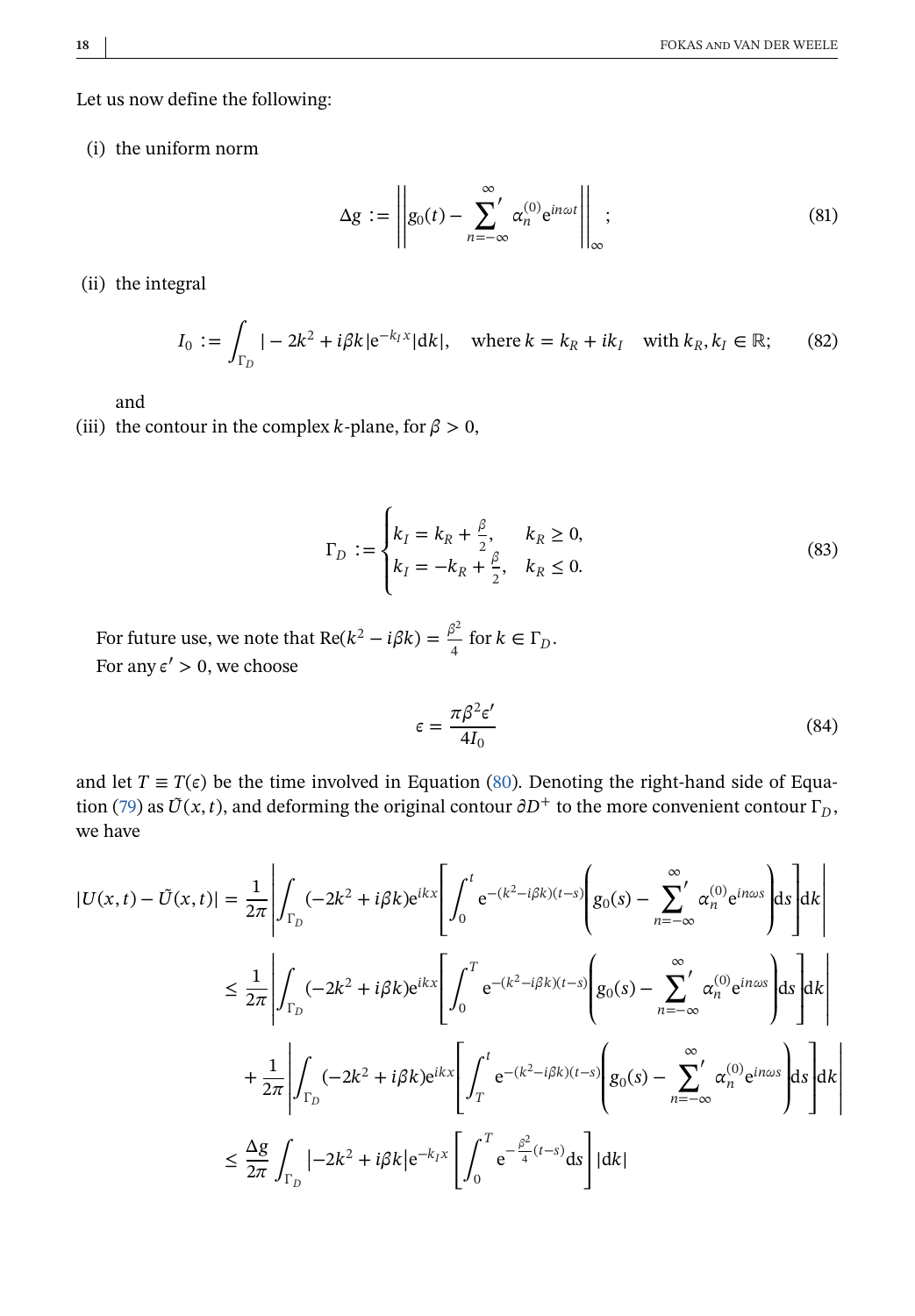<span id="page-18-0"></span>
$$
+\frac{\epsilon}{2\pi} \int_{\Gamma_D} |{-}2k^2 + i\beta k| e^{-k_I x} \left[ \int_T^t e^{-\frac{\beta^2}{4}(t-s)} ds \right] |dk|
$$
  

$$
=\frac{2\Delta g I_0}{\pi \beta^2} \left( e^{-\frac{\beta^2}{4}(t-T)} - e^{-\frac{\beta^2}{4}t} \right) + \frac{2\epsilon I_0}{\pi \beta^2} \left( 1 - e^{-\frac{\beta^2}{4}(t-T)} \right)
$$
  

$$
\leq \frac{4\epsilon I_0}{\pi \beta^2}
$$
  

$$
= \epsilon', \text{ for all } t > T'(\epsilon').
$$
 (85)

Here we choose  $T'(\epsilon') > T(\epsilon)$  large enough such that

$$
\Delta g \left( e^{-\frac{\beta^2}{4}(t-T)} - e^{-\frac{\beta^2}{4}t} \right) \le \epsilon, \quad \text{for all } t > T'(\epsilon'). \tag{86}
$$

Thus, Equation (85) shows that

$$
U(x,t) \sim \tilde{U}(x,t), \quad t \to \infty,
$$
\n(87)

and therefore Equation [\(79\)](#page-16-0) holds for  $\beta > 0$ .

Note that Equation [\(79\)](#page-16-0) can be justified in a similar way for  $\beta = 0$ , i.e., the heat equation, but in this case the convenient contour to which we deform  $\partial D^+$  is taken to be

$$
\Gamma'_{D} := \begin{cases} k_{I} = \sqrt{k_{R}^{2} - 1}, & k_{R} > 1, \\ k_{I} = 0, & -1 \le k_{R} \le 1, \\ k_{I} = \sqrt{k_{R}^{2} - 1}, & k_{R} < -1, \end{cases}
$$
(88)

where  $k = k_R + ik_I$  with  $k_R, k_I \in \mathbb{R}$ . For completeness, we note that for other equations (such as the linearized NLS equation) more caution may be needed for the justification of Equation [\(79\)](#page-16-0).

From Equation [\(79\)](#page-16-0) we find

$$
U(x,t) \sim -\frac{1}{2\pi} \int_{\partial D^{+}} (-2k^{2} + i\beta k) e^{ikx} \sum_{n=-\infty}^{\infty} \alpha_{n}^{(0)} \left( \int_{0}^{t} e^{-(k^{2} - i\beta k)(t-s) + in\omega s} ds \right) dk
$$
  

$$
= \frac{1}{2\pi} \int_{\partial D^{+}} (-2k^{2} + i\beta k) e^{ikx} \sum_{n=-\infty}^{\infty} \alpha_{n}^{(0)} \frac{e^{-(k^{2} - i\beta k)t} - e^{in\omega t}}{k^{2} - i\beta k + in\omega} dk, \quad t \to \infty,
$$
 (89)

where in the first line we were able to interchange the order of integration and summation because of the assumption in Equation [\(64\)](#page-13-0).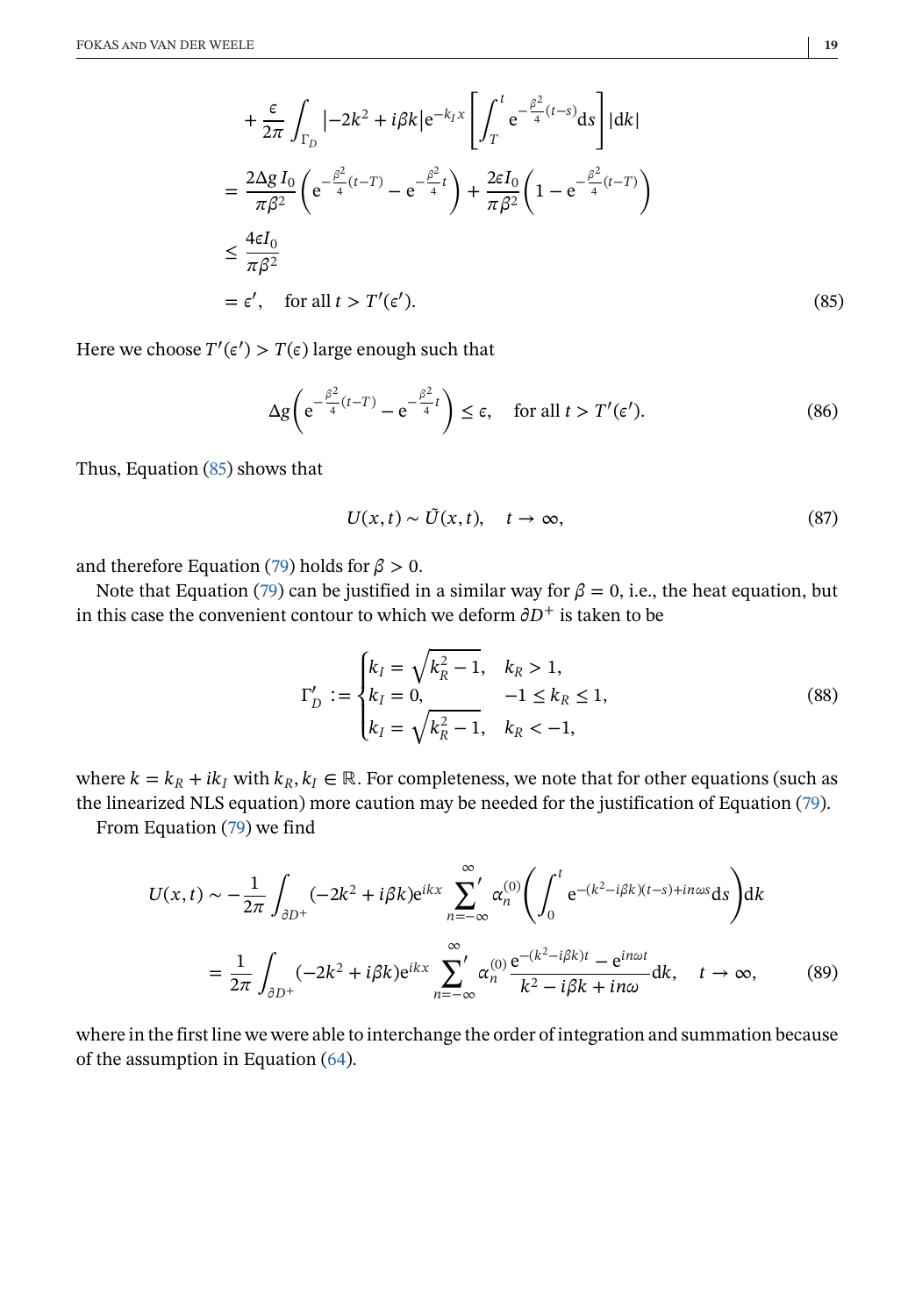<span id="page-19-0"></span>The singularities of the expression in Equation [\(89\)](#page-18-0) lie at  $k = k_{1,2}(n)$ ,  $n \in \mathbb{Z}^*$ , as defined in Equation [\(40\)](#page-8-0). We observe that the roots  $k_1(n)$  with the plus sign of (40), i.e.,

$$
k_1(n) = \begin{cases} \frac{1}{2} \left( -\sqrt{\frac{-\beta^2 + \sqrt{\beta^4 + 16n^2\omega^2}}{2}} + i\beta + i\sqrt{\frac{\beta^2 + \sqrt{\beta^4 + 16n^2\omega^2}}{2}} \right), & n \ge 0, \\ \frac{1}{2} \left( \sqrt{\frac{-\beta^2 + \sqrt{\beta^4 + 16n^2\omega^2}}{2}} + i\beta + i\sqrt{\frac{\beta^2 + \sqrt{\beta^4 + 16n^2\omega^2}}{2}} \right), & n < 0, \end{cases}
$$
(90)

lie on  $\partial D^+$  for all  $n \neq 0$ . However, they are removable singularities, because the following limit exists:

$$
\lim_{k \to k_1(n)} \frac{e^{-(k^2 - i\beta k)t} - e^{in\omega t}}{k^2 - i\beta k + in\omega} = \lim_{k \to k_1(n)} \frac{\frac{e^{-(k^2 - i\beta k)t} - e^{in\omega t}}{k - k_1(n)}}{\frac{k^2 - i\beta k + in\omega}{k - k_1(n)}} = -t e^{in\omega t}.
$$
\n(91)

Thus, we can deform the contour  $\partial D^+$  to  $\partial \tilde{D}^+$ , which passes below the singularities  $k = k_1(n)$ ,  $n \in \mathbb{Z}^*$ , see Figure [2\(B\).](#page-14-0)

We split the integral appearing in Equation [\(89\)](#page-18-0) into two terms, which we call  $I_1(x, t)$  and  $I_2(x, t)$ , as follows:

$$
U(x,t) \sim I_1(x,t) + I_2(x,t)
$$
  
=  $-\frac{1}{2\pi} \sum_{n=-\infty}^{\infty} \alpha_n^{(0)} e^{in\omega t} \int_{\partial \bar{D}^+} \frac{(-2k^2 + i\beta k)e^{ikx}}{k^2 - i\beta k + in\omega} dk$   
+  $\frac{1}{2\pi} \int_{\partial \bar{D}^+} (-2k^2 + i\beta k)e^{ikx} \sum_{n=-\infty}^{\infty} \alpha_n^{(0)} \frac{e^{-(k^2 - i\beta k)t}}{k^2 - i\beta k + in\omega} dk, \quad t \to \infty.$  (92)

Note that we were able to interchange the order of integration and summation in the term  $I_1(x, t)$ of Equation (92) because of the absolute convergence assumption on the Fourier coefficients  $\alpha_n^{(0)}$ . see Equation [\(64\)](#page-13-0).

We first focus on  $I_2(x, t)$  and show that it vanishes as  $t \to \infty$ . The term  $I_2(x, t)$  involves an integral of the form

$$
I_2(x,t) = \int_C f(k,x)e^{i\Phi(k)}dk,
$$
\n(93)

where

$$
f(k,x) = \frac{1}{2\pi} \sum_{n=-\infty}^{\infty} \alpha_n^{(0)} \frac{(-2k^2 + i\beta k)e^{ikx}}{k^2 - i\beta k + i n\omega}, \quad \Phi(k) = -k^2 + i\beta k \quad \text{and} \quad C = \partial \tilde{D}^+.
$$
 (94)

Its large *t*-asymptotics (for each given x) can be computed via the method of steepest descent.<sup>63</sup> We deform the contour  $\partial \tilde{D}^+$  to a new contour C' on which  $\Phi(k)$  has a constant imaginary part and which passes through the saddle point  $k_0 = i\frac{\beta}{2}$  of  $\Phi(k)$ . Thus, the contour C' is the horizontal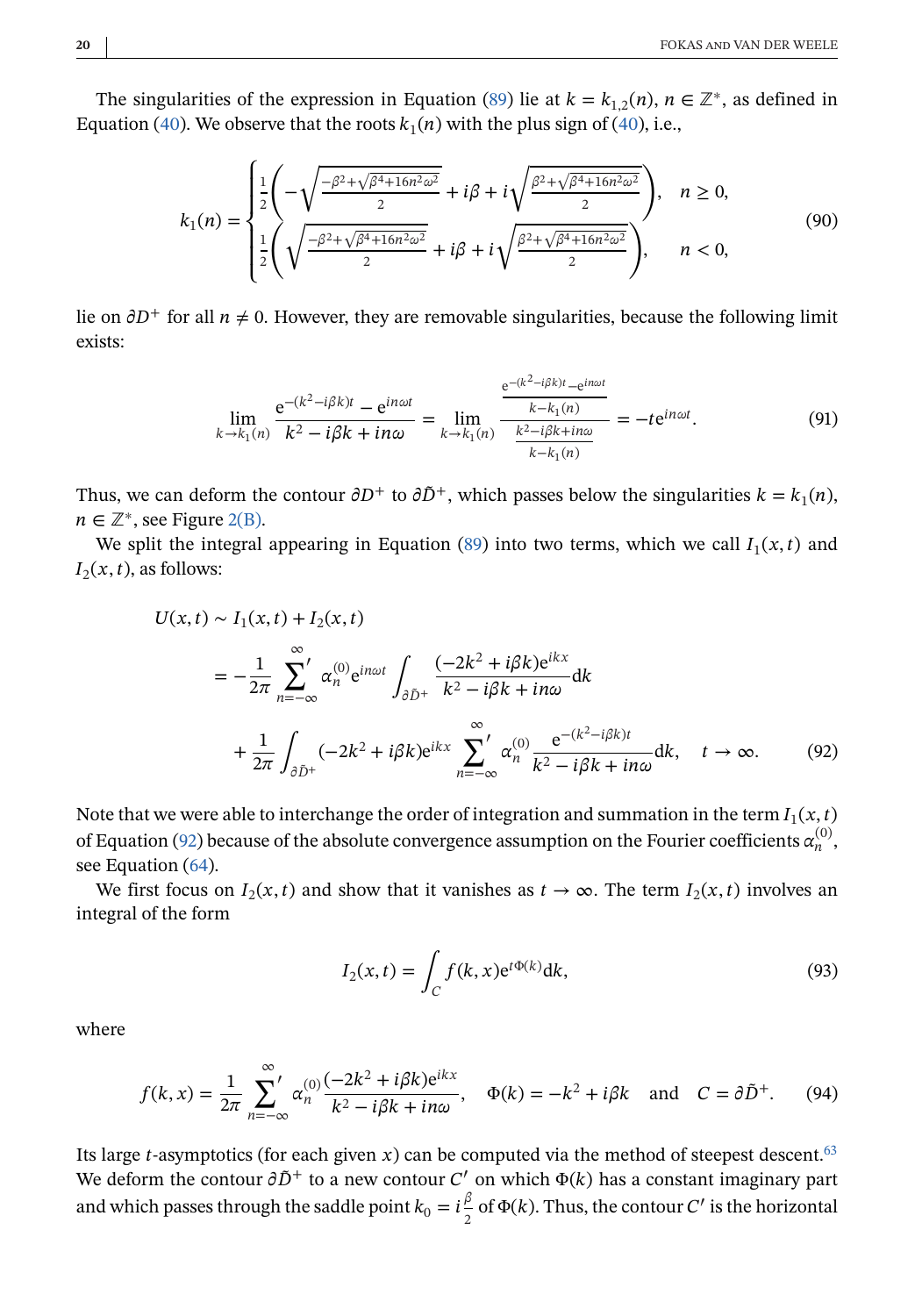<span id="page-20-0"></span>line going through  $k_0 = i\frac{\beta}{2}$ . Observing that  $k_0 = i\frac{\beta}{2}$  is a simple saddle point of  $\Phi$ , meaning that  $\Phi'(k_0) = 0$  and  $\Phi''(k_0) \neq 0$ , we find

$$
\Phi(k) - \Phi\left(i\frac{\beta}{2}\right) \sim \frac{\left(k - i\frac{\beta}{2}\right)^2}{2!} \Phi''\left(i\frac{\beta}{2}\right), \quad \text{as } k \to i\frac{\beta}{2}.
$$
 (95)

It can easily be checked that  $f(t_2^{\beta}, x) = 0$  and  $\partial_k f(t_2^{\beta}, x) = \frac{1}{2\pi}$ ∞ ∑′ n=−∞  $\alpha_n^{(0)}$  $-i\beta e^{-\beta x/2}$  $\frac{\mu_{\text{p}}}{\beta^2/4 + in\omega}$ . Without loss of generality, the latter expression can be assumed (for  $\beta > 0$ ) to converge to a nonzero value. Even if the  $\alpha_n^{(0)}$ 's would happen to be such that  $\partial_k f(i\frac{\beta}{2}, x)$  converges to zero, we could proceed to compute higher order *k*-derivatives of  $f(k, x)$  at  $k_0 = i\frac{\beta}{2}$  until one of them would be nonzero; in this case we would get an even faster rate of decay in Equation (97) as  $t \to \infty$ . Hence, assuming that  $\partial_k f(i\frac{\beta}{2}, x) \neq 0$ , we have

$$
f(k,x) \sim \left(k - i\frac{\beta}{2}\right)\partial_k f\left(i\frac{\beta}{2}, x\right), \quad \text{as } k \to i\frac{\beta}{2}.
$$
 (96)

Using the formula given by eq. (6.4.9) of Ref. [63,](#page-29-0) we find

$$
I_2(x,t) \sim \frac{f_0(x)(m!)^{b/m} e^{ib\theta}}{m} \frac{e^{t\Phi(k_0)} \Gamma(b/m)}{(t|\Phi^{(m)}(k_0)|)^{b/m}}, \quad \text{as } t \to \infty,
$$
 (97)

where in our case  $m = 2$ ,  $b = 2$ ,  $k_0 = i\frac{\beta}{2}$ , and  $f_0(x) = \partial_k f(i\frac{\beta}{2}, x)$ . Substituting these values in the above equation, we find for  $\beta > 0$ :

$$
I_2(x,t) \sim \frac{1}{2\pi} \sum_{n=-\infty}^{\infty} \alpha_n^{(0)} \frac{-i\beta e^{-\frac{\beta x}{2}} e^{2i\theta}}{\frac{\beta^2}{4} + in\omega} \frac{e^{-\frac{\beta^2}{4}t}}{2t} \to 0, \quad t \to \infty.
$$
 (98)

Note that in the above analysis we have used the absolute convergence assumption on the Fourier coefficients  $\alpha_n^{(0)}$ , Equation [\(64\)](#page-13-0), to assure convergence and to find the derivative of the infinite sum. Also, note that for the special case  $\beta = 0$ , which corresponds to the heat equation, we find  $m = 2, b = 3, k_0 = 0, \text{ and } f_0(x) = \frac{1}{2} \partial_k^2 f(0, x)$ . Substituting these values in Equation (97), and noting that  $\Phi(0) = 0$ , we again find that  $I_2(x, t)$  vanishes as  $t \to \infty$ .

So, from [\(92\)](#page-19-0) and (98) we have

$$
U(x,t) \sim -\frac{1}{2\pi} \sum_{n=-\infty}^{\infty} \alpha_n^{(0)} e^{in\omega t} \int_{\partial \tilde{D}^+} \frac{(-2k^2 + i\beta k)e^{ikx}}{k^2 - i\beta k + in\omega} dk, \text{ as } t \to \infty.
$$
 (99)

Hence, recalling Equation [\(76\)](#page-16-0), we observe that  $u_x(x, t)$  is asymptotically *t*-periodic. In an almost identical way, one can find an expression for the large  $t$  behavior of Equation [\(70\)](#page-15-0) and show that  $u(x, t)$  itself also becomes t-periodic for  $t \to \infty$ .

Let us consider the contour  $C'' = \partial \tilde{D}_R^+ \cup C_R$ , where  $\partial \tilde{D}_R^+$  is the part of  $\partial \tilde{D}^+$ , which is bounded by a circle with centre at  $k = 0$  and radius R (where  $R \to \infty$  to include the singularities), and  $C_R$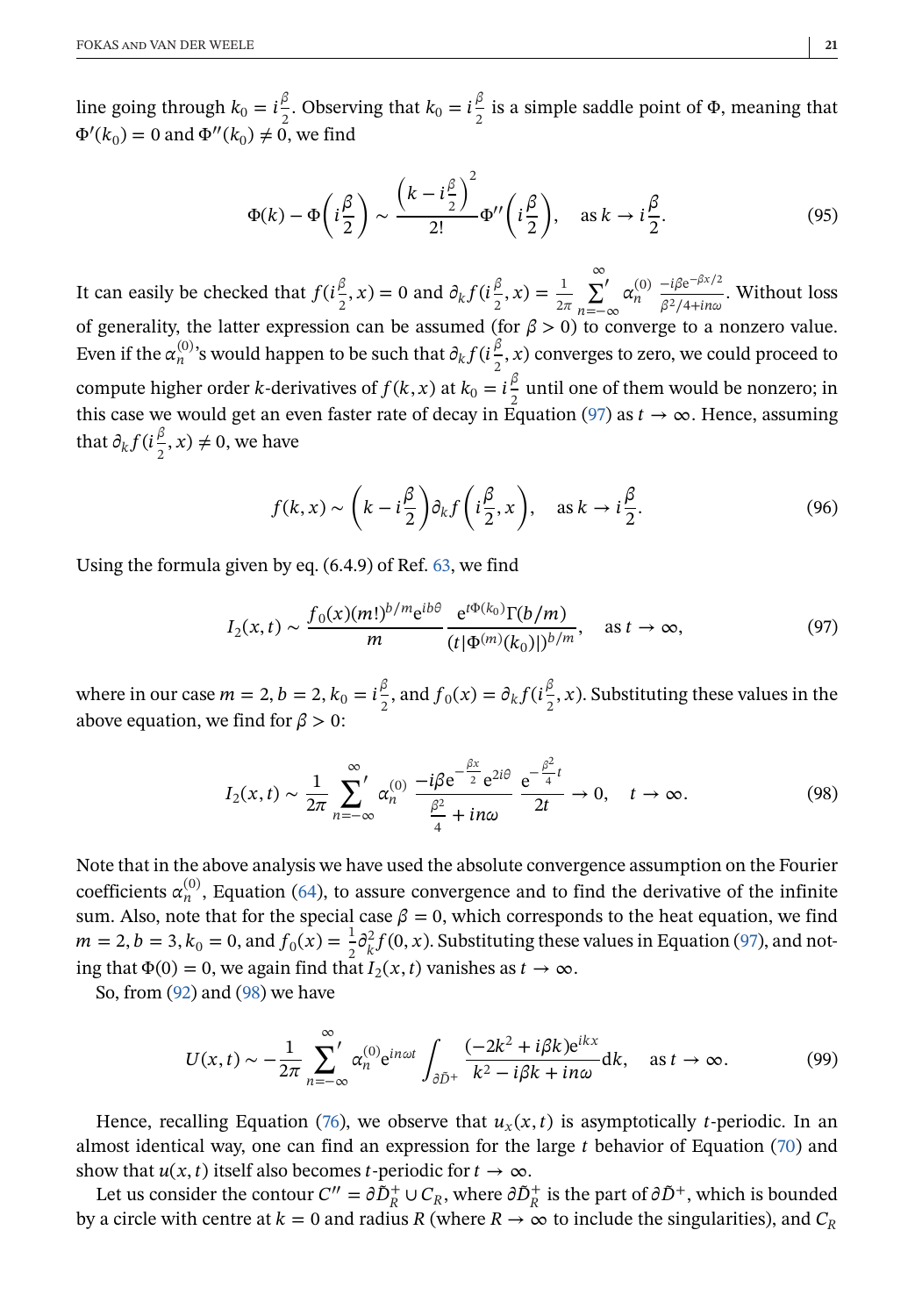<span id="page-21-0"></span>is the circular arc with radius  $R$  connecting the right and left branches of  $\partial \tilde{D}_R^+ .$  We observe that

$$
\int_{C''} \frac{(-2k^2 + i\beta k)e^{ikx}}{k^2 - i\beta k + in\omega} dk = \int_{\partial \bar{D}_R^+} \frac{(-2k^2 + i\beta k)e^{ikx}}{k^2 - i\beta k + in\omega} dk + \int_{C_R} \frac{(-2k^2 + i\beta k)e^{ikx}}{k^2 - i\beta k + in\omega} dk.
$$
 (100)

By the Residue Theorem, we find that the above integral (over the closed contour  $C''$ ) equals

$$
2\pi i \underset{k=k_1(n)}{\text{Res}} \frac{(-2k^2 + i\beta k)e^{ikx}}{k^2 - i\beta k + in\omega} = 2\pi i \lim_{k \to k_1(n)} \frac{(-2k^2 + i\beta k)e^{ikx}}{\frac{k^2 - i\beta k + in\omega}{k - k_1(n)}}
$$

$$
= 2\pi i \frac{(-2k_1^2(n) + i\beta k_1(n))e^{ik_1(n)x}}{2k_1(n) - i\beta}
$$

$$
= -2\pi i k_1(n)e^{ik_1(n)x}.
$$
 (101)

We observe that the second integral of the right-hand side of Equation (100) tends to zero as  $R \rightarrow$  $\infty$ , because  $x > 0$ . Indeed, writing  $k = k_R + ik_I$  with  $k_R, k_I \in \mathbb{R}$ , we find that

$$
\left| \int_{C_R} \frac{(-2k^2 + i\beta k)e^{ikx}}{k^2 - i\beta k + in\omega} dk \right| \le \pi R \sup_{k \in C_R} \frac{|k| - 2k + i\beta|e^{-k_I x}}{|k^2 - i\beta k + in\omega|} \n\le \pi R^2 \frac{(2R + \beta)e^{-\frac{\beta + \sqrt{\beta^2 + 8R^2}}{4}x}}{(R - |k_1(n)|)(R - |k_2(n)|)},
$$
\n(102)

tends to zero as  $R \to \infty$ . The expression  $(\beta + \sqrt{\beta^2 + 8R^2})/4$  is the imaginary part of the points at which  $\partial \tilde{D}_R^+$  and  $C_R$  intersect and, hence, it is the value of  $k_I$ , which maximizes  $e^{-k_I x}$  for  $k \in C_R$ . Hence, by taking  $R \to \infty$  in Equation (100) and using Equations [\(99\)](#page-20-0), (101), and (102), we find

$$
U(x,t) \sim \sum_{n=-\infty}^{\infty} \alpha_n^{(0)} e^{in\omega t} i k_1(n) e^{ik_1(n)x}, \quad t \to \infty,
$$
 (103)

where the  $k_1(n)$ 's are given in Equation [\(90\)](#page-19-0). Because our goal is to find the Neumann boundary value, we take the limit  $x \to 0^+$  in Equation (103) and, taking into account Equation [\(76\)](#page-16-0), we arrive at the asymptotically periodic form of the Neumann boundary function [\(65\)](#page-13-0) with Fourier coefficients

$$
\alpha_n^{(1)} = ik_1(n)\alpha_n^{(0)}, \quad n \in \mathbb{Z}, \tag{104}
$$

where we were able to swap the limit  $x \to 0^+$  with the summation using the Weierstrass criterion for uniform convergence, under the assumption that

$$
\sum_{n=-\infty}^{\infty} \left| k_1(n) \alpha_n^{(0)} \right| < \infty,\tag{105}
$$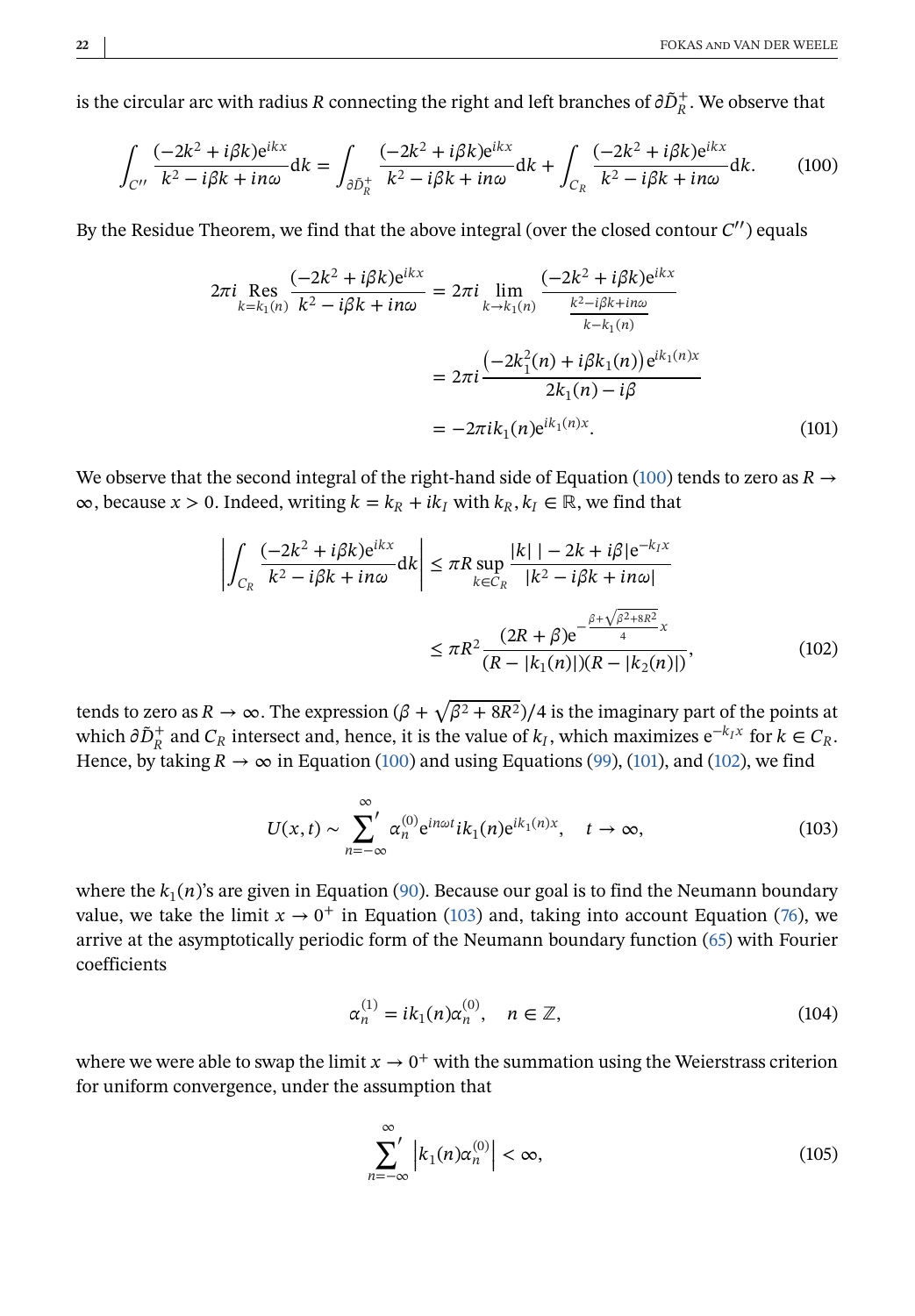<span id="page-22-0"></span>which is equivalent to the assumption made in Equation [\(64\)](#page-13-0):

$$
\sum_{n=-\infty}^{\infty} \sqrt{|n|} \left| \alpha_n^{(0)} \right| < \infty. \tag{106}
$$

For the derivation of the desired form of the Dirichlet-to-Neumann correspondence [\(66\)](#page-13-0), we use the Vieta formula  $k_1(n) + k_2(n) = i\beta$ , because  $k_1(n)$  and  $k_2(n)$  are the two roots of  $k^2 - i\beta k$  +  $in\omega = 0$ , and thus Equation [\(104\)](#page-21-0) yields

$$
\alpha_n^{(1)} = -(ik_2(n) + \beta)\alpha_n^{(0)}, \quad n \in \mathbb{Z}.
$$
 (107)

Note that the expression for  $\alpha_n^{(1)}$  obtained here is the same as the one in Equation [\(42\)](#page-9-0), as it should be.

## **5 THE REMARKABLE RESULTS OF BOUTET DE MONVEL, KOTLYAROV, AND SHEPELSKY REVISITED**

Let us consider the following initial-boundary value problem for the NLS equation on the halfline:

$$
iu_t + u_{xx} - 2\lambda |u|^2 u = 0, \quad \lambda = \pm 1, \quad x > 0, \quad t > 0,
$$
 (108a)

$$
u(x,0) = u_0(x), \quad x \ge 0,
$$
\n(108b)

$$
u(0,t) = g_0(t), \quad t \ge 0,
$$
\n(108c)

where the Dirichlet boundary condition  $g_0(t)$  approaches the periodic function  $\alpha e^{i\omega t}$  ( $\alpha \in \mathbb{R}$ ) sufficiently fast as  $t \to \infty$ , and the initial condition  $u_0(x)$  decays sufficiently fast to zero as  $x \to \infty$ . The solution  $u(x, t)$  of the above problem is supposed to be sufficiently smooth (up to and including the boundary) and both  $u(x, t)$  and its x-derivatives are taken to decay rapidly enough as  $x \to \infty$  for each  $t \geq 0$ .

Here we will show how the expressions [\(3\)](#page-3-0) for  $\gamma$  obtained in Ref. [55,](#page-29-0) can be derived in a direct manner via the Q-equation approach. Namely, assuming that the Neumann boundary function  $u_r(0, t) = g_1(t)$  has the form  $\gamma e^{i\omega t}$  for large t, we will reproduce Equations [\(3\)](#page-3-0) with only a slight incompleteness in the range of  $\omega$  values.

We begin by deriving the nonlinear version of Equation [\(18\)](#page-5-0) for the case of the NLS equation. The Lax pair of the NLS is given by (see, e.g., Ref. [60\)](#page-29-0)

$$
\psi_x + ik\sigma_3 \psi = U\psi, \tag{109a}
$$

$$
\psi_t + 2ik^2 \sigma_3 \psi = V\psi, \tag{109b}
$$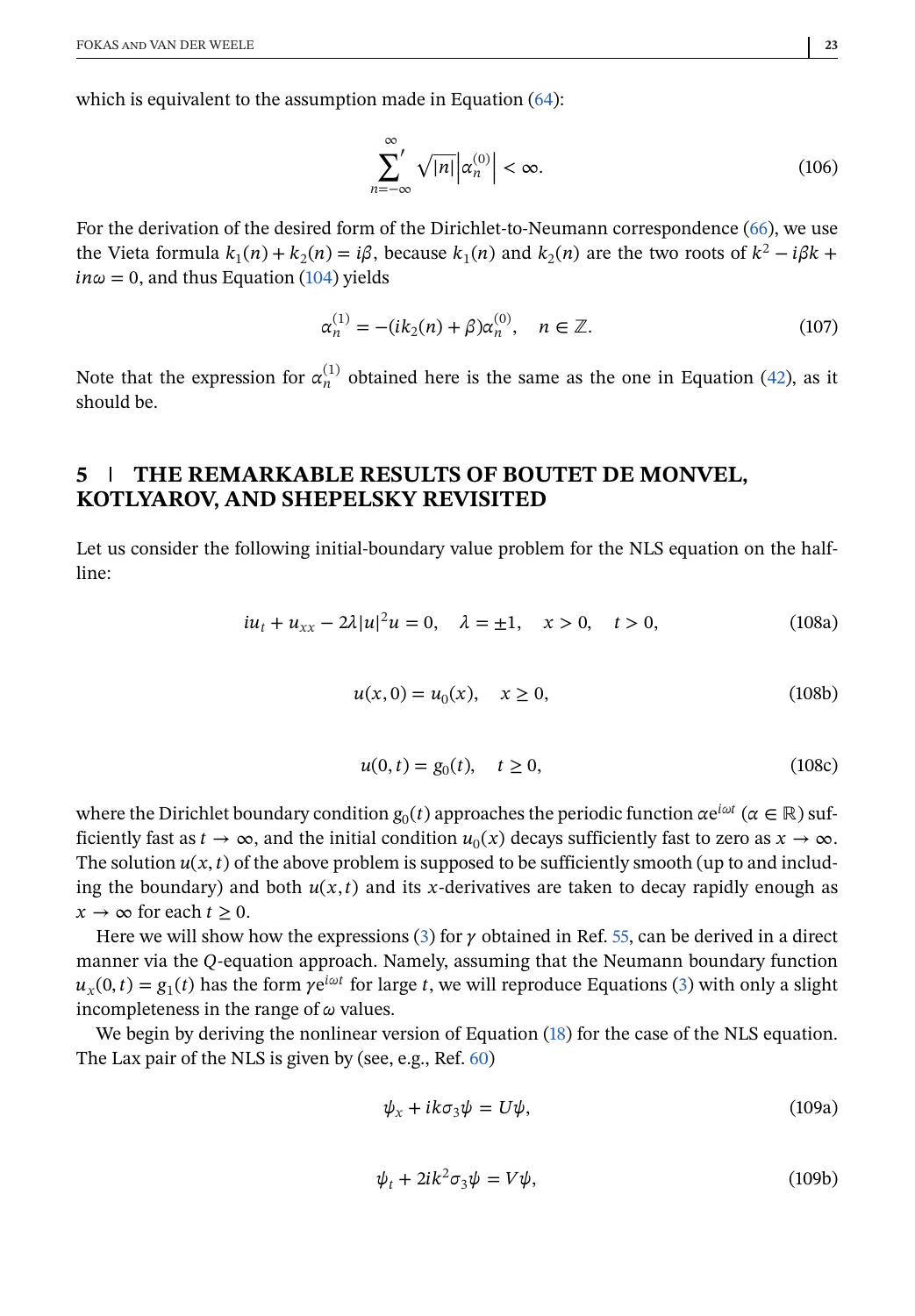.

<span id="page-23-0"></span>where  $k \in \mathbb{C}$  is the spectral parameter,  $\psi(k, x, t)$  is a 2 × 2-matrix-valued function, and the matrices U, V, and  $\sigma_3$  are defined by

$$
U = \begin{pmatrix} 0 & u \\ \lambda \overline{u} & 0 \end{pmatrix}, \quad V = \begin{pmatrix} -i\lambda |u|^2 & 2ku + iu_x \\ 2\lambda k \overline{u} - i\lambda \overline{u}_x & i\lambda |u|^2 \end{pmatrix}, \quad \sigma_3 = \begin{pmatrix} 1 & 0 \\ 0 & -1 \end{pmatrix}
$$

Evaluating the 12 and 22 components of Equation [\(109b\)](#page-22-0) at  $x = 0$ , we find that  $\psi_{12}(k, 0, t)$  and  $\psi_{22}(k, 0, t)$  satisfy the following equations:

$$
(\psi_{12})_t + 2ik^2\psi_{12} = -i\lambda|g_0|^2\psi_{12} + (2kg_0 + ig_1)\psi_{22},
$$
\n(110a)

$$
(\psi_{22})_t - 2ik^2\psi_{22} = \lambda(2k\overline{g}_0 - i\overline{g}_1)\psi_{12} + i\lambda|g_0|^2\psi_{22}.
$$
 (110b)

Introducing the functions

$$
\Phi_1(k,t) = e^{-2ik^2t} \psi_{12}(k,0,t),
$$
\n(111a)

$$
\Phi_2(k,t) = e^{-2ik^2t} \psi_{22}(k,0,t),
$$
\n(111b)

the second column of the *t*-part of the Lax pair evaluated at  $x = 0$  becomes

$$
(\Phi_1)_t + 4ik^2\Phi_1 = -i\lambda|g_0|^2\Phi_1 + (2kg_0 + ig_1)\Phi_2,\tag{112a}
$$

$$
(\Phi_2)_t = \lambda (2k\overline{g}_0 - i\overline{g}_1)\Phi_1 + i\lambda |g_0|^2 \Phi_2.
$$
 (112b)

We define  $Q(k, t)$  by

$$
Q(k,t) := \frac{\Phi_1(k,t)}{\Phi_2(k,t)},
$$
\n(113)

where it is assumed that we stay away from the possible poles. Equations [\(112\)](#page-22-0) can now be rewritten as

$$
(Q\Phi_2)_t + 4ik^2Q\Phi_2 = -i\lambda|g_0|^2Q\Phi_2 + (2kg_0 + ig_1)\Phi_2,
$$
\n(114a)

$$
(\Phi_2)_t = \lambda (2k\overline{g}_0 - i\overline{g}_1)Q\Phi_2 + i\lambda |g_0|^2 \Phi_2.
$$
 (114b)

Multiplying Equation (114b) by Q and substituting  $Q(\Phi_2)_t$  from Equation (114a), we find [for  $\Phi_2(k, t) \neq 0$ ] the Q-equation

$$
Q_t(k,t) + \lambda(2k\overline{g}_0(t) - i\overline{g}_1(t))Q^2(k,t) + (2i\lambda|g_0(t)|^2 + 4ik^2)Q(k,t) - (2kg_0(t) + ig_1(t)) = 0.
$$
\n(115)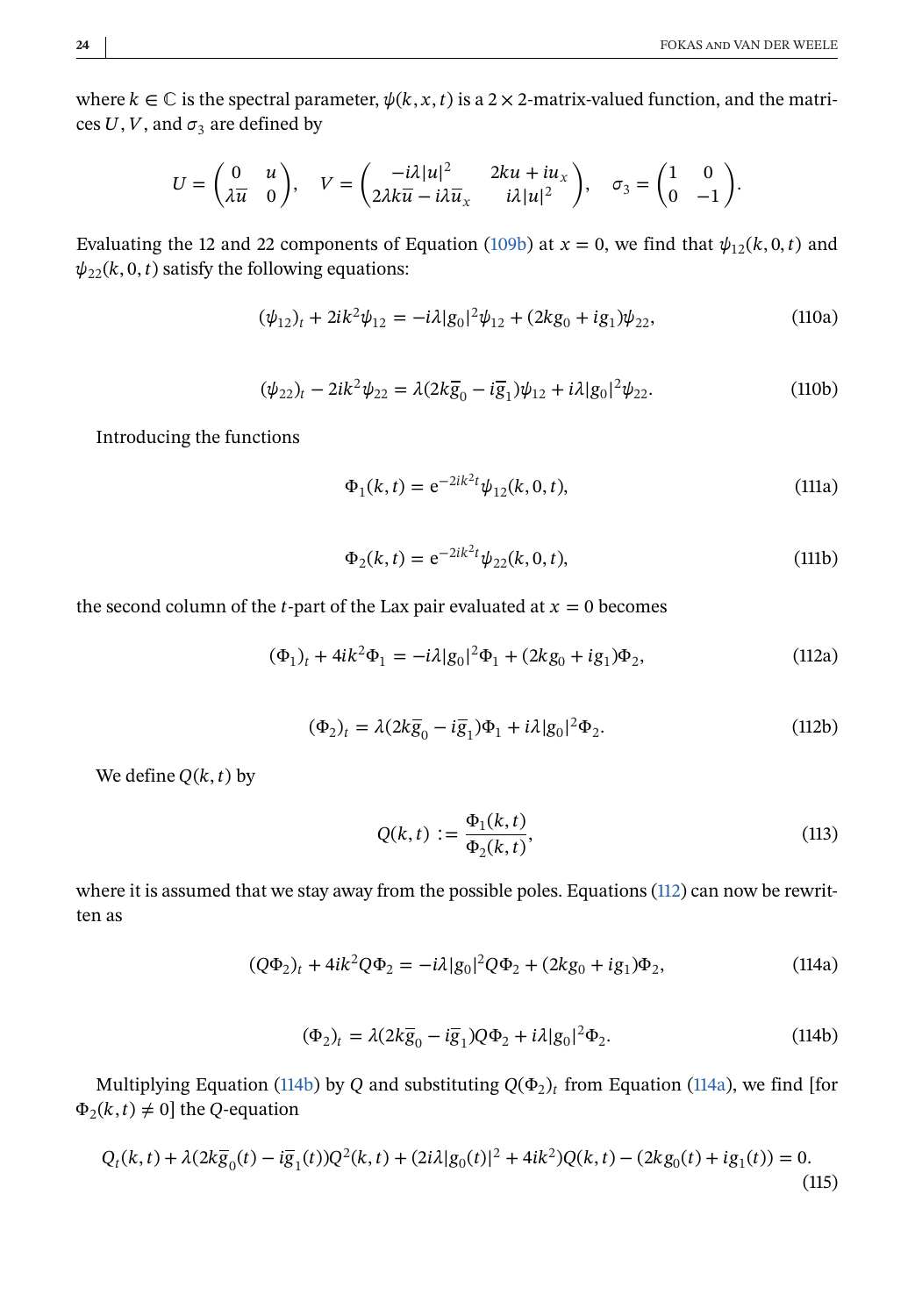<span id="page-24-0"></span>In the linear limit, i.e., when  $Q(k, t) = \epsilon Q_1(-2k, t) + O(\epsilon^2)$ ,  $g_0(t) = \epsilon g_{01}(t) + O(\epsilon^2)$ , and  $g_1(t) =$  $\epsilon g_{11}(t) + O(\epsilon^2)$  with  $\epsilon \to 0$ , we observe that (after substituting k by  $-k/2$ ) the  $O(\epsilon)$  terms of Equa-tion [\(115\)](#page-23-0) give us Equation [\(18\)](#page-5-0) for the particular case of the linearized NLS, with  $Q$  replaced by  $Q_1$ ,  $g_0$  by  $g_{01}$ , and  $g_1$  by  $g_{11}$ .

We let  $\lambda = -1$ , i.e., we treat the *focusing* NLS, and we consider the physically significant case of asymptotically periodic single-exponential boundary functions. For large  $t$ , we assume that  $Q$ ,  $g_0$ , and  $g_1$  are of the following form:

$$
Q(k,t) \sim q(k)e^{i\omega t}, \quad g_0(t) \sim \alpha e^{i\omega t}, \quad g_1(t) \sim \gamma e^{i\omega t}, \quad \omega \in \mathbb{R}, \quad \alpha > 0, \quad \gamma \in \mathbb{C}, \quad t \to \infty.
$$
 (116)

After substituting these asymptotic expressions, Equations (114) in the large time limit become

$$
q(\Phi_2)_t + i\omega q \Phi_2 + 4ik^2 q \Phi_2 = i\alpha^2 q \Phi_2 + (2\alpha k + i\gamma)\Phi_2,
$$
\n(117a)

$$
(\Phi_2)_t = -(2\alpha k - i\overline{\gamma})q\Phi_2 - i\alpha^2 \Phi_2.
$$
 (117b)

We now distinguish the two cases below (assuming that we keep away from the possible zeros of  $\Phi_2(k, t)$ :

(a) If  $(\Phi_2(k, t))_t \to 0$  for large t, then the above equations give rise to the following relation:

$$
q(k) = \frac{-2i\alpha k + \gamma}{4k^2 - \alpha^2 + \omega} = \frac{\alpha^2}{2i\alpha k + \overline{\gamma}}.
$$
\n(118)

The second equality implies

$$
|\gamma|^2 + 2i\alpha k(\gamma - \overline{\gamma}) = \alpha^2(\omega - \alpha^2). \tag{119}
$$

Thus, in this case  $\gamma$  is real (provided that  $(\Phi_2(k, t))_t \to 0$ , as  $t \to \infty$ , for at least one nonreal value of  $k$ ) and hence

$$
\gamma = \pm \alpha \sqrt{\omega - \alpha^2}, \quad \omega \ge \alpha^2,
$$
 (120)

in accordance with Equation [\(3a\)](#page-2-0).

(b) More generally, also for nonvanishing  $(\Phi_2(k, t))_t$ , we arrive at Equation [\(115\)](#page-23-0), which after the substitution of the asymptotic expressions from Equation  $(116)$  becomes, for large t,

$$
(2\alpha k - i\overline{\gamma})q^2(k) - i(4k^2 - 2\alpha^2 + \omega)q(k) + (2\alpha k + i\gamma) = 0.
$$
 (121)

If  $\gamma$  is purely imaginary of the form  $\gamma = i\Gamma$ , where we will take  $\Gamma \ge 0$ , and using the identity  $\gamma = -\overline{\gamma}$ , we find that the Q-equation (121) simplifies to

$$
q^{2}(k) - i\frac{4k^{2} - 2\alpha^{2} + \omega}{2\alpha k - \Gamma}q(k) + 1 = 0.
$$
 (122)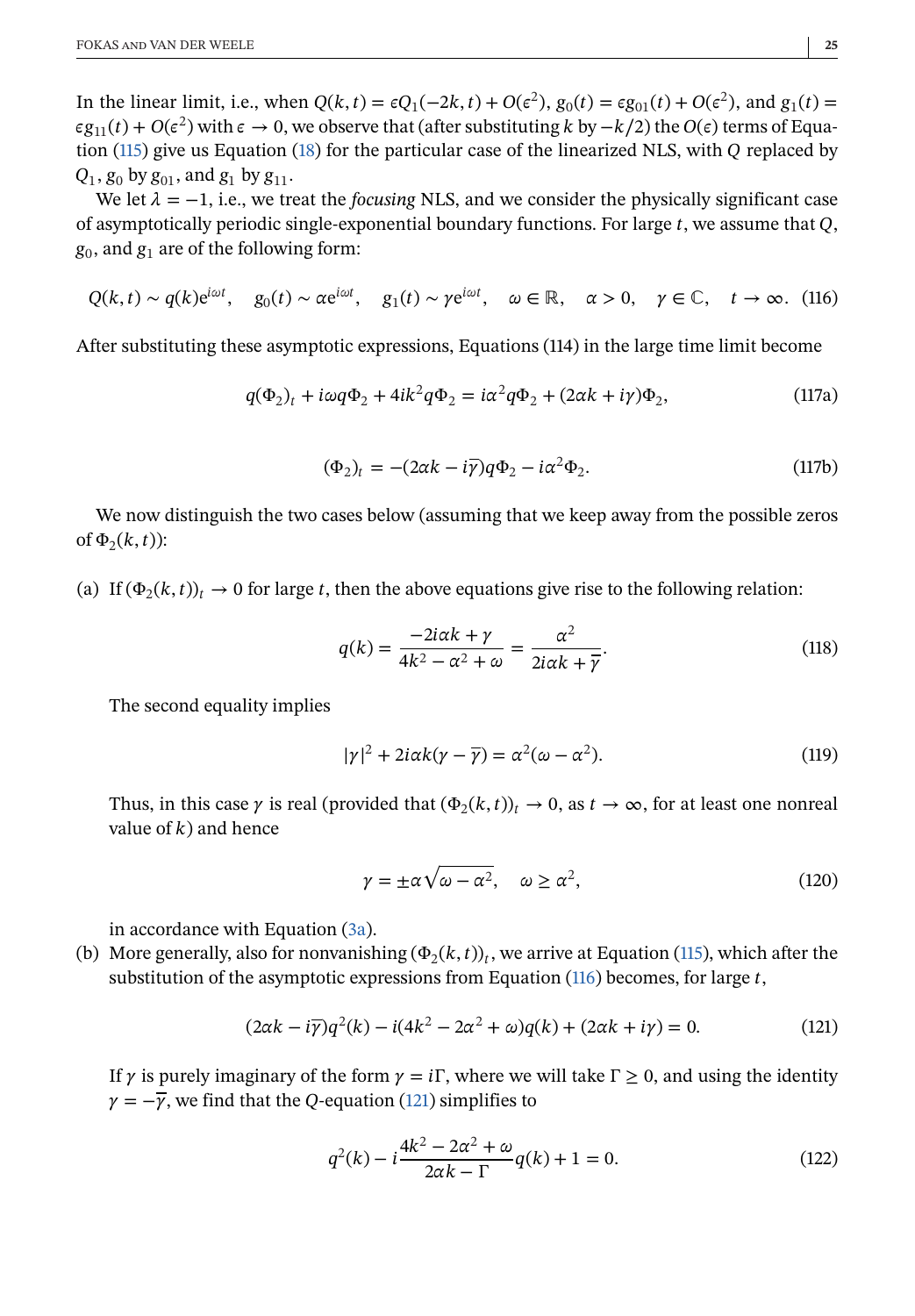At this point, it is important to observe that  $q(k)$  is bounded at  $k = \frac{\Gamma}{2\alpha}$ , where  $\alpha > 0$  and  $\Gamma \ge 0$ . This can be seen by substituting the asymptotic forms of  $g_0(t)$  and  $\ddot{g}_1(t)$  from Equation [\(116\)](#page-24-0) into the Q-equation [\(115\)](#page-23-0), because one then finds  $Q(\frac{\Gamma}{2\alpha}, t) = c \exp[i(2\alpha^2 - \Gamma^2/\alpha^2)t]$ ,  $c \in \mathbb{R}$ , when  $t \to \infty$ . So we have to require that  $4k^2 - 2\alpha^2 + \omega = 0$  when the denominator is zero, i.e., when  $k = \frac{\Gamma}{2\alpha}$ . This can also be inferred from Equation [\(121\)](#page-24-0), where for  $\gamma = i\Gamma$  and  $k = \frac{\Gamma^2}{2\alpha}$  (with  $\Gamma$  real and nonnegative) only the second term survives, which then necessarily must be equal to zero. Under the assumption that  $q(\frac{\Gamma}{2\alpha})$  is nonzero, this implies that  $4k^2 - 2\alpha^2 + \omega = 0$ when  $k = \frac{\Gamma}{2\alpha}$ . Hence  $\Gamma = \alpha \sqrt{2\alpha^2 - \omega}$ , and thus we find

$$
\gamma = i\alpha \sqrt{2\alpha^2 - \omega},\tag{123}
$$

in agreement with Equation [\(3b\)](#page-2-0). It may be noted that the inequality  $\omega \le -6\alpha^2$  of Boutet de Monvel, Kotlyarov, and Shepelsky is not reproduced, yet the present analysis provides an elementary and straightforward approach for determining the large  $t$  behavior of the Dirichletto-Neumann map in the case of periodic single-exponential boundary functions.

Boutet de Monvel et al.<sup>55</sup> showed that the coefficient  $\gamma$  of the asymptotically periodic Neumann boundary value is as presented in Equation [\(3\)](#page-2-0), i.e.,  $\gamma$  is either real or purely imaginary if  $\omega$  is outside the range  $(-6\alpha^2, \alpha^2)$ . Inside the range  $\omega \in (-6\alpha^2, \alpha^2)$  the asymptotic form of the Neumann boundary value is *not* of the simple form  $\gamma e^{i\omega t}$ ,  $^{64}$  $^{64}$  $^{64}$  so then Equation [\(116\)](#page-24-0) would not be a valid substitution to make. Hence, the above analysis concerning real and purely imaginary  $\gamma$  (but not more general complex values of  $\gamma$ ) covers all cases of interest for the focusing NLS with boundary data that asymptote to periodic single exponentials.

### **6 CONCLUSIONS**

The goal of this work is to elucidate the effectiveness of the use of the Q-formulation. For integrable nonlinear evolution equations, the  $Q$ -equation was introduced in Ref. [60](#page-29-0) in connection with the NLS. In the present paper we have established the following: (i) For linear evolution equations, the analysis of the  $Q$ -equation yields the large  $t$  asymptotics form of the generalized Dirichletto-Neumann map for  $t$ -periodic boundary conditions, in a very simple, algebraic way. (ii) For the NLS, it reproduces the remarkable results of Ref. [55,](#page-29-0) again in a simple, algebraic manner.We expect our method to give useful results also for other integrable nonlinear PDEs, which are amenable to the Fokas method.

For linear evolution equations, the Q-equation is the t-part of the Lax pair evaluated at  $x = 0$ . It is interesting to note that when the unified transform was first introduced, it was implemented via the Lax pair formulation. Later, it was realized that (in the linear case) it could be derived in a straightforward manner, avoiding the Lax pair connection. Of course, the Lax pair approach remains indispensable for the application of the unified transform to nonlinear integrable PDEs. The results presented in this paper clearly show that, even for linear evolution equations, the connection with the Lax pair is very useful. Indeed, in terms of simplicity, the Q-approach (which is based entirely on the Lax pair formulation) provides the most unexpected results, so far, of the Fokas method. The effectiveness of this new approach becomes apparent by comparing it with the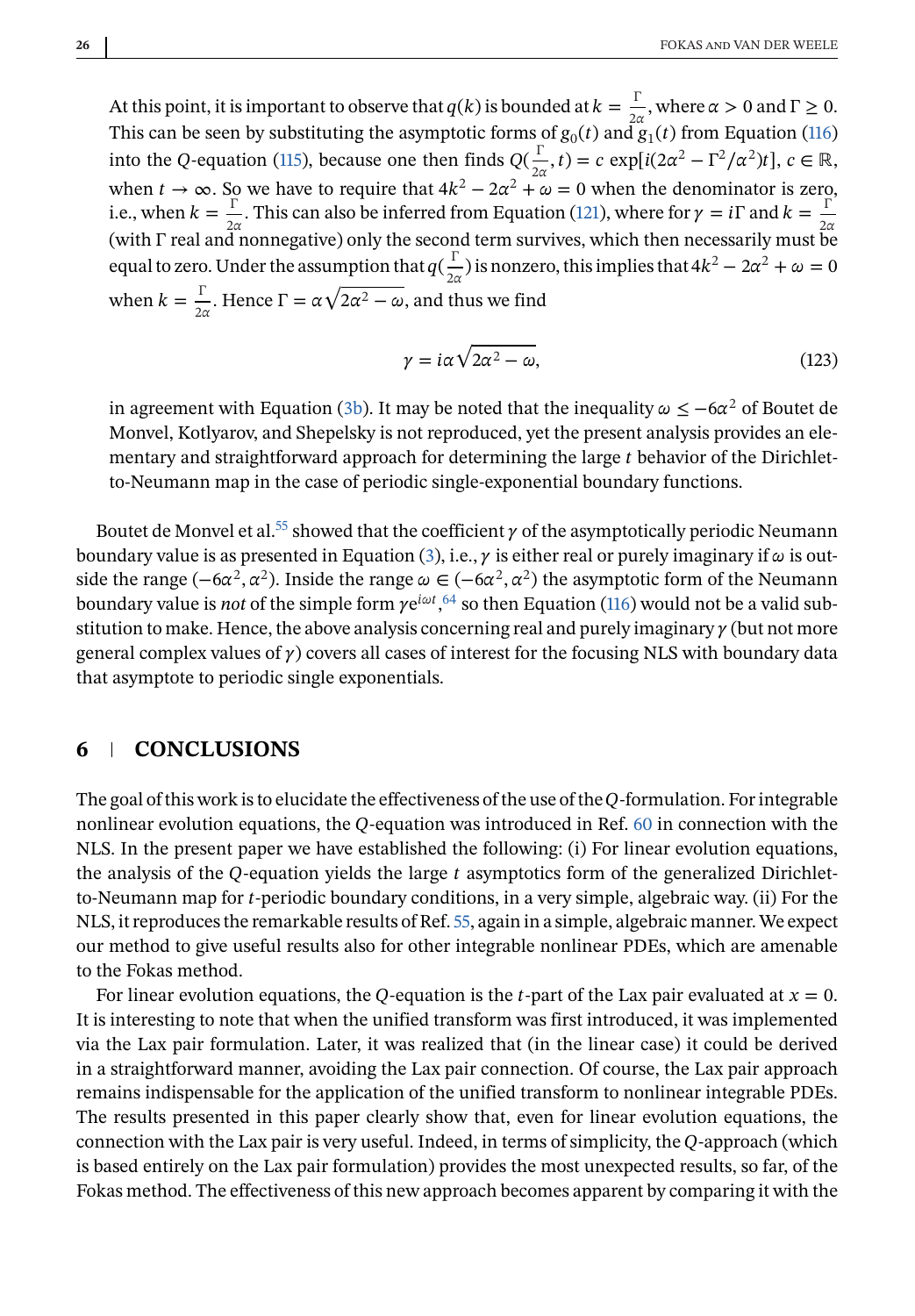<span id="page-26-0"></span>lengthy derivation in Section [4](#page-13-0) and earlier implementations of the unified transform in Refs. [55,](#page-29-0) [60.](#page-29-0)

Taking into consideration that the classical investigations of linear PDEs did not take into account that linear PDEs admit a Lax pair formulation,  $^{65}$  it is not surprising that the O-approach was missed in these previous investigations.

The Q-approach is based on the assumption that the unknown boundary values become periodic for large . Although it is rather complicated to determine their precise asymptotic form, it is often much simpler to show that they indeed become *t*-periodic as  $t$  tends to infinity. Using the general formulation of the Fokas method and the standard asymptotic technique of steepest descent, it can be shown in many instances that, if the given boundary conditions are  $t$ periodic, the unknown boundary values also become  $t$ -periodic as  $t$  tends to infinity. Then, the -approach provides a most effective way for computing explicitly the Fourier series coefficients of the unknown periodic functions in terms of the Fourier series coefficients of the given boundary conditions.

#### **ACKNOWLEDGMENTS**

A. S. Fokas is supported by the EPSRC in the form of a senior fellowship. M. C. van der Weele gratefully acknowledges support from the Onassis Foundation (Scholarship ID: F ZQ 004-1/2020- 2021) and from the Foundation for Education and European Culture, founded by Nicos and Lydia Tricha. During the early stages of this work she was also supported by the Cambridge Trust and Christ's College via the "Vice-Chancellor's and Christ's College Warwick Scholarship," as well as by The A. G. Leventis Foundation, for which she is very thankful. Both authors want to thank the anonymous referees for very insightful comments and suggestions.

#### **DATA AVAILABILITY STATEMENT**

Data sharing not applicable to this article as no data sets were generated or analyzed during the current study. This article describes entirely mathematical/theoretical research and does not rely on any experimental data.

#### **ORCID**

*A. S. Fokas* <https://orcid.org/0000-0002-5881-802X> *M. C. van derWeele* <https://orcid.org/0000-0002-5792-2650>

#### **REFERENCES**

- 1. Fokas AS. A unified transform method for solving linear and certain nonlinear PDEs. *Proc R Soc A*. 1997;453(1962):1411-1443.
- 2. Fokas AS. A new transform method for evolution partial differential equations. *IMA J of Appl Math*. 2002;67(6):559-590. Available from: <https://doi.org/10.1093/imamat/67.6.559>
- 3. Pelloni B. Well-posed boundary value problems for linear evolution equations on a finite interval. *Math Proc of the Cambridge Philos Soc*. 2004;136(2):361-382.
- 4. Fokas AS, Papageorgiou DT. Absolute and convective instability for evolution PDEs on the half-line. *Stud in Appl Math*. 2005;114(1):95-114. Available from: [https://onlinelibrary.wiley.com/doi/abs/10.1111/j.0022-2526.](https://onlinelibrary.wiley.com/doi/abs/10.1111/j.0022-2526.2005.01541.x) [2005.01541.x](https://onlinelibrary.wiley.com/doi/abs/10.1111/j.0022-2526.2005.01541.x)
- 5. Fokas AS, Pelloni B. Boundary value problems for Boussinesq type systems. *Math Phys Anal Geom*. 2005;8(1):59-96. Available from: <https://doi.org/10.1007/s11040-004-1650-6>
- 6. Fokas AS, Pelloni B. A transform method for linear evolution PDEs on a finite interval. *IMA J of Appl Math*. 2005;70(4):564-587. Available from: <https://doi.org/10.1093/imamat/hxh047>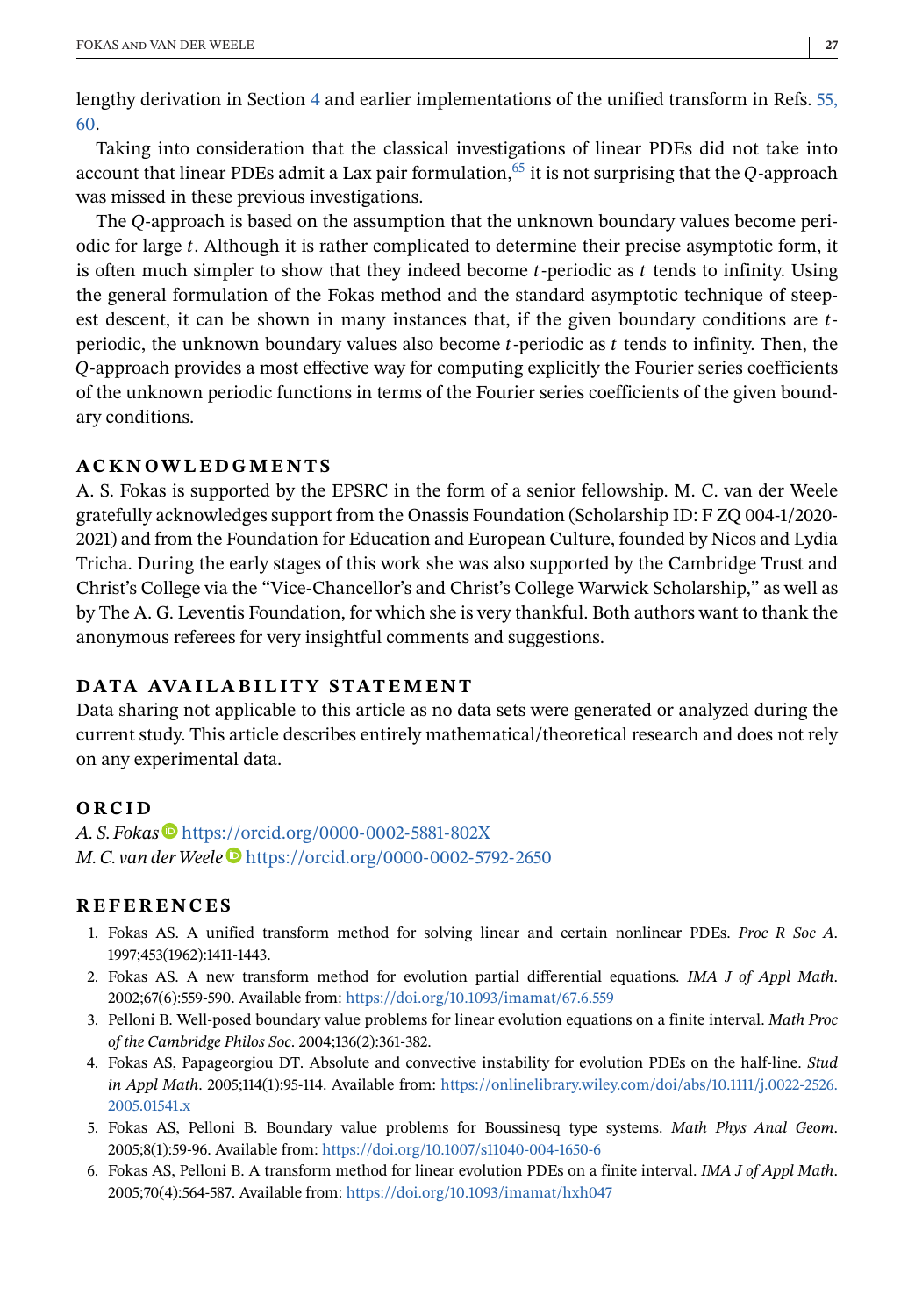- <span id="page-27-0"></span>7. Bona JL, Fokas AS. Initial-boundary-value problems for linear and integrable nonlinear dispersive partial differential equations. *Nonlin*. 2008;21(10):195-203. Available from: <https://doi.org/10.1088/0951-7715/21/10/t03>
- 8. Trogdon T, Deconinck B. The solution of linear constant-coefficient evolution PDEs with periodic boundary conditions. *Appl Anal*. 2012;91(3):529-544. Available from: <https://doi.org/10.1080/00036811.2010.549480>
- 9. Mantzavinos D, Fokas AS. The unified method for the heat equation: I. Non-separable boundary conditions and non-local constraints in one dimension. *Eur J of Appl Math*. 2013;24(6):857-886.
- 10. Deconinck B, Trogdon T, Vasan V. The method of Fokas for solving linear partial differential equations. *SIAM Rev*. 2014;56(1):159-186. Available from: <http://www.jstor.org/stable/24248456>
- 11. Sheils NE, Deconinck B. Initial-to-interface maps for the heat equation on composite domains. *Stud Appl Math*. 2016;137(1):140-154. Available from: <https://onlinelibrary.wiley.com/doi/abs/10.1111/sapm.12138>
- 12. Pelloni B, Smith DA. Nonlocal and multipoint boundary value problems for linear evolution equations. *Stud Appl Math*. 2018;141(1):46-88. Available from: <https://onlinelibrary.wiley.com/doi/abs/10.1111/sapm.12212>
- 13. Deconinck B, Guo Q, Shlizerman E, Vasan V. Fokas's unified transform method for linear systems. *Quart Appl Math*. 2018;LXXVI(3):463-488.
- 14. Fokas AS, Wang Z. Generalised Dirichlet to Neumann maps for linear dispersive equations on half-line. *Math Proc Cambridge Philos Soc*. 2018;164(2):297-324.
- 15. Fernandez A, Baleanu D, Fokas AS. Solving PDEs of fractional order using the unified transform method. *Appl Math Comput*. 2018;339:738-749. Available from: [http://www.sciencedirect.com/science/article/pii/](http://www.sciencedirect.com/science/article/pii/S0096300318306271) [S0096300318306271](http://www.sciencedirect.com/science/article/pii/S0096300318306271)
- 16. Trogdon T, Biondini G. Evolution partial differential equations with discontinuous data. *Quart Appl Math*. 2019;LXXVII(4):689-726.
- 17. Smith DA, Toh WY. Linear evolution equations on the half-line with dynamic boundary conditions. *Eur J Appl Math*. 2021:1-33.
- 18. Flyer N, Fokas AS. A hybrid analytical-numerical method for solving evolution partial differential equations. I. The half-line. *Proc R Soc A*. 2008;464(2095):1823-1849.
- 19. Fokas AS, Flyer N, Smitheman SA, Spence EA. A semi-analytical numerical method for solving evolution and elliptic partial differential equations.*J Comput Appl Math*. 2009;227(1):59-74. [Special Issue of Proc. of NUMAN 2007 Conference: Recent Approaches to Numerical Anal.: Theory, Methods and Applications. Available from: [http://www.sciencedirect.com/science/article/pii/S0377042708003294\]](http://www.sciencedirect.com/science/article/pii/S0377042708003294)
- 20. Kesici E, Pelloni B, Pryer T, Smith DA. A numerical implementation of the unified Fokas transform for evolution problems on a finite interval. *Eur J Appl Math*. 2018;29(3):543-567.
- 21. de Barros FPJ, Colbrook MJ, Fokas AS. A hybrid analytical-numerical method for solving advection-dispersion problems on a half-line. *Int J Heat Mass Trans*. 2019;139:482-491. Available from: [http://www.sciencedirect.](http://www.sciencedirect.com/science/article/pii/S0017931018355480) [com/science/article/pii/S0017931018355480](http://www.sciencedirect.com/science/article/pii/S0017931018355480)
- 22. Deconinck B, Trogdon T, Yang X. The numerical unified transform method for initial-boundary value problems on the half-line. *IMA J Numer Anal*. 2021. Available from: <https://doi.org/10.1093/imanum/drab007>
- 23. Pelloni B, Smith DA. Spectral theory of some non-selfadjoint linear differential operators. *Proc R Soc A*. 2013;469(2154):20130019.
- 24. Pelloni B, Smith D. Evolution PDEs and augmented eigenfunctions. Half-line. *J Spectr Theory*. 2016;6(1):185- 213.
- 25. Fokas AS, Smith DA. Evolution PDEs and augmented eigenfunctions. Finite interval. *Adv Differ Equ*. 2016;21(7/8):735-766. Available from: <https://projecteuclid.org:443/euclid.ade/1462298656>
- 26. Fokas AS, Pelloni B. Method for solving moving boundary value problems for linear evolution equations. *Phys Rev Lett*. 2000;84(21):4785-4789. Available from: <https://link.aps.org/doi/10.1103/PhysRevLett.84.4785>
- 27. De Lillo S, Fokas AS. The Dirichlet-to-Neumann map for the heat equation on a moving boundary. *Inverse Probl*. 2007;23(4):1699-1710. Available from: <https://doi.org/10.1088/0266-5611/23/4/020>
- 28. Fokas AS, Pelloni B, Xia B. Evolution equations on time-dependent intervals. *IMA J Appl Math*. 2019;84(5):1044-1060. Available from: <https://doi.org/10.1093/imamat/hxz025>
- 29. Kalimeris K, Özsarı T. An elementary proof of the lack of null controllability for the heat equation on the half line. *Appl Math Lett*. 2020;104:106241. Available from: [http://www.sciencedirect.com/science/article/pii/](http://www.sciencedirect.com/science/article/pii/S0893965920300343) [S0893965920300343](http://www.sciencedirect.com/science/article/pii/S0893965920300343)
- 30. Fokas AS. Integrable nonlinear evolution equations on the half-line. *Commun Math Phys*. 2002;230:1-39. Available from: <https://doi.org/10.1007/s00220-002-0681-8>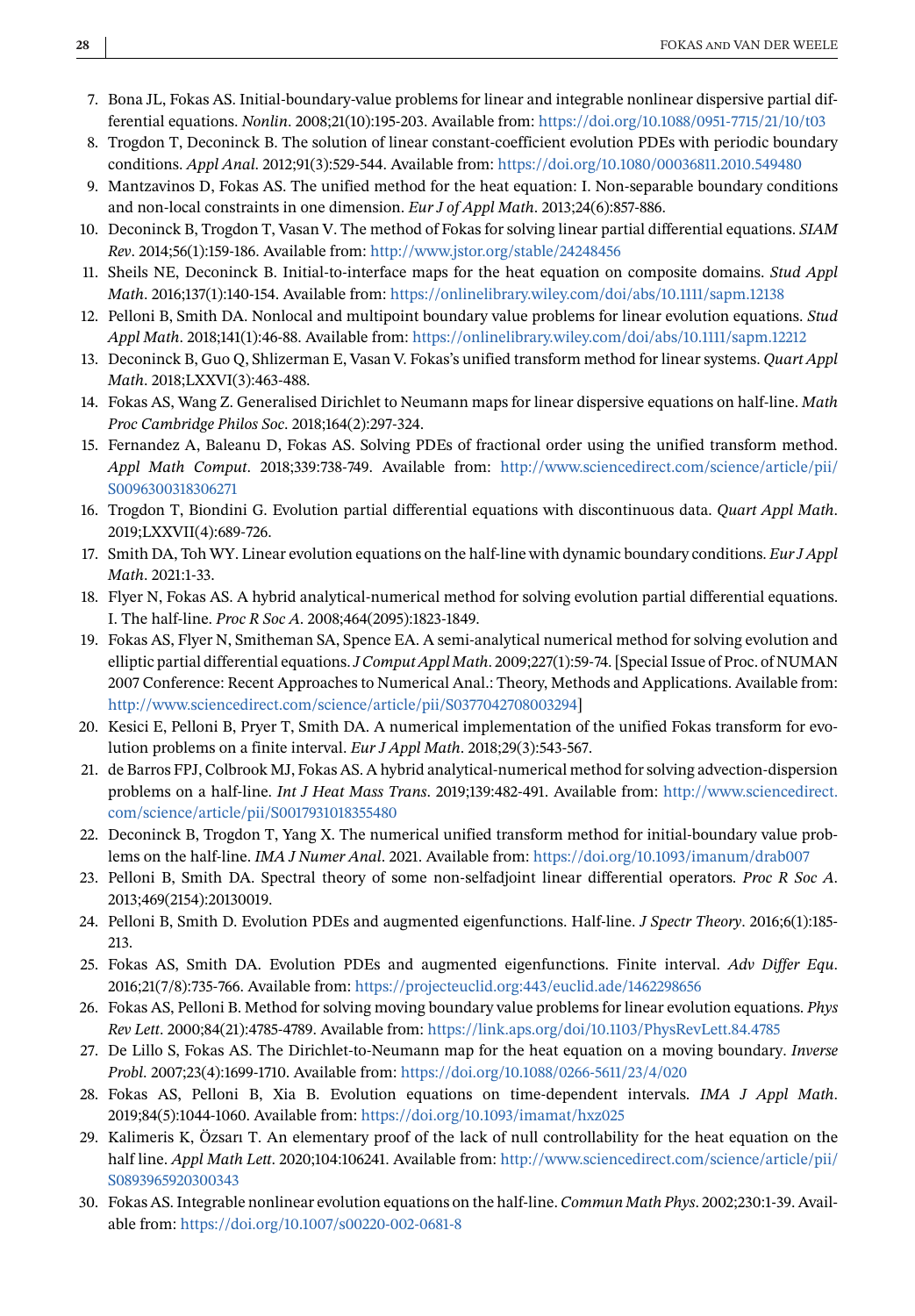- <span id="page-28-0"></span>31. Fokas AS, Its AR, Sung LY. The nonlinear Schrödinger equation on the half-line. *Nonlin*. 2005;18(4):1771-1822. Available from: <https://doi.org/10.1088/0951-7715/18/4/019>
- 32. Lenells J. The derivative nonlinear Schrödinger equation on the half-line. *Physica D: Nonlin Phenomena*. 2008;237(23):3008-3019. Available from: <http://www.sciencedirect.com/science/article/pii/S0167278908002716>
- 33. Fokas AS, Lenells J. The unified method: I. Nonlinearizable problems on the half-line. *J Phys A: Math Theor*. 2012;45(19):195-201. Available from: <https://doi.org/10.1088/1751-8113/45/19/195201>
- 34. Lenells J, Fokas AS. The unified method: II. NLS on the half-line with -periodic boundary conditions. *J Phys A: Math Theor*. 2012;45(19):195-202. Available from: <https://doi.org/10.1088/1751-8113/45/19/195202>
- 35. Lenells J, Fokas AS. The unified method: III. Nonlinearizable problems on the interval. *J Phys A: Math Theor*. 2012;45(19):195-203. Available from: <https://doi.org/10.1088/1751-8113/45/19/195203>
- 36. Lenells J. Initial-boundary value problems for integrable evolution equations with 3×3 Lax pairs. *Physica D: Nonlin Phenomena*. 2012;241(8):857-875. Available from: [http://www.sciencedirect.com/science/article/pii/](http://www.sciencedirect.com/science/article/pii/S0167278912000243) [S0167278912000243](http://www.sciencedirect.com/science/article/pii/S0167278912000243)
- 37. Lenells J, Fokas AS. The nonlinear Schrödinger equation with -periodic data: I. Exact results. *Proc R Soc A*. 2015;471(2181):20140925. Available from: <https://royalsocietypublishing.org/doi/abs/10.1098/rspa.2014.0925>
- 38. Pelloni B. Advances in the study of boundary value problems for nonlinear integrable PDEs. *Nonlin*. 2015;28(2):R1-R38. Available from: <https://doi.org/10.1088/0951-7715/28/2/r1>
- 39. Fokas AS, Kamvissis S. Zero-dispersion limit for integrable equations on the half-line with linearisable data. *Abstr Appl Anal*. 2004;2004(5):361-370. Available from: <https://doi.org/10.1155/S1085337504306093>
- 40. Fokas AS. Linearizable initial boundary value problems for the sine-Gordon equation on the half-line. *Nonlin*. 2004;17(4):1521-1534. Available from: <https://doi.org/10.1088/0951-7715/17/4/020>
- 41. Lenells J, Fokas AS. An integrable generalization of the nonlinear Schrödinger equation on the half-line and solitons. *Inverse Probl*. 2009;25(11):115006. Available from: <https://doi.org/10.1088/0266-5611/25/11/115006>
- 42. Biondini G, Fokas AS, Shepelsky D. Comparison of two approaches to the initial-boundary value problem for the nonlinear Schrödinger equation on the half-line with Robin boundary conditions. In: Fokas AS, Pelloni B, eds. *Unified Transform for Boundary Value Problems: Applications and Advances*. Philadelphia, PA: SIAM; 2015;49-60.
- 43. Plaisier Leisman K, Biondini G, Kovacic G. Linearizable boundary value problems for the nonlinear Schrödinger equation in laboratory coordinates. *Phys Lett A*. 2019;383(6):494-503. Available from: [http://www.](http://www.sciencedirect.com/science/article/pii/S0375960118311745) [sciencedirect.com/science/article/pii/S0375960118311745](http://www.sciencedirect.com/science/article/pii/S0375960118311745)
- 44. Fokas AS, Lenells J. A new approach to integrable evolution equations on the circle. *Proc R Soc A*. 2021;477(2245):20200605.
- 45. Deconinck B, Fokas AS, Lenells J. The implementation of the unified transform to the nonlinear Schrödinger equation with periodic initial conditions. *Lett Math Phys*. 2021;111:17.
- 46. Himonas AA, Mantzavinos D. The "good" Boussinesq equation on the half-line. *J Differ Equations*. 2015;258(9):3107-3160. Available from: <http://www.sciencedirect.com/science/article/pii/S0022039615000108>
- 47. Fokas AS, Himonas AA, Mantzavinos D. The Korteweg–de Vries equation on the half-line. *Nonlin*. 2016;29(2):489-527. Available from: <https://doi.org/10.1088/0951-7715/29/2/489>
- 48. Fokas AS, Himonas AA, Mantzavinos D. The nonlinear Schrödinger equation on the half-line. *Trans Amer Math Soc*. 2017;369:681-709.
- 49. Özsarı T, Yolcu N. The initial-boundary value problem for the biharmonic Schrödinger equation on the halfline. *Commun Pure & Appl Anal*. 2019;18(6):3285-3316.
- 50. Fokas AS, Özsarı T. New rigorous developments regarding the Fokas method and an open problem. *Eur Math Soc Newslett*. 2019;113:60-61.
- 51. Himonas AA, Mantzavinos D, Yan F. Initial-boundary value problems for a reaction-diffusion equation. *J Math Phys*. 2019;60(8):081509. Available from: <https://doi.org/10.1063/1.5118767>
- 52. Degasperis A, Manakov SV, Santini PM. On the initial-boundary value problems for soliton equations. *J Exp Theor Phys Lett*. 2001;74(10):481-485. Available from: <https://doi.org/10.1134/1.1446540>
- 53. Fokas AS. The generalized Dirichlet-to-Neumann map for certain nonlinear evolution PDEs. *Commun Pure Appl Math*. 2005;58(5):639-670. Available from: <https://onlinelibrary.wiley.com/doi/abs/10.1002/cpa.20076>
- 54. Boutet de Monvel A, Fokas AS, Shepelsky D. Analysis of the global relation for the nonlinear Schrödinger equation on the half-line. *Lett Math Phys*. 2003;65:199-212. Available from: [https://doi.org/10.1023/B:MATH.](https://doi.org/10.1023/B:MATH.0000010711.66380.77) [0000010711.66380.77](https://doi.org/10.1023/B:MATH.0000010711.66380.77)